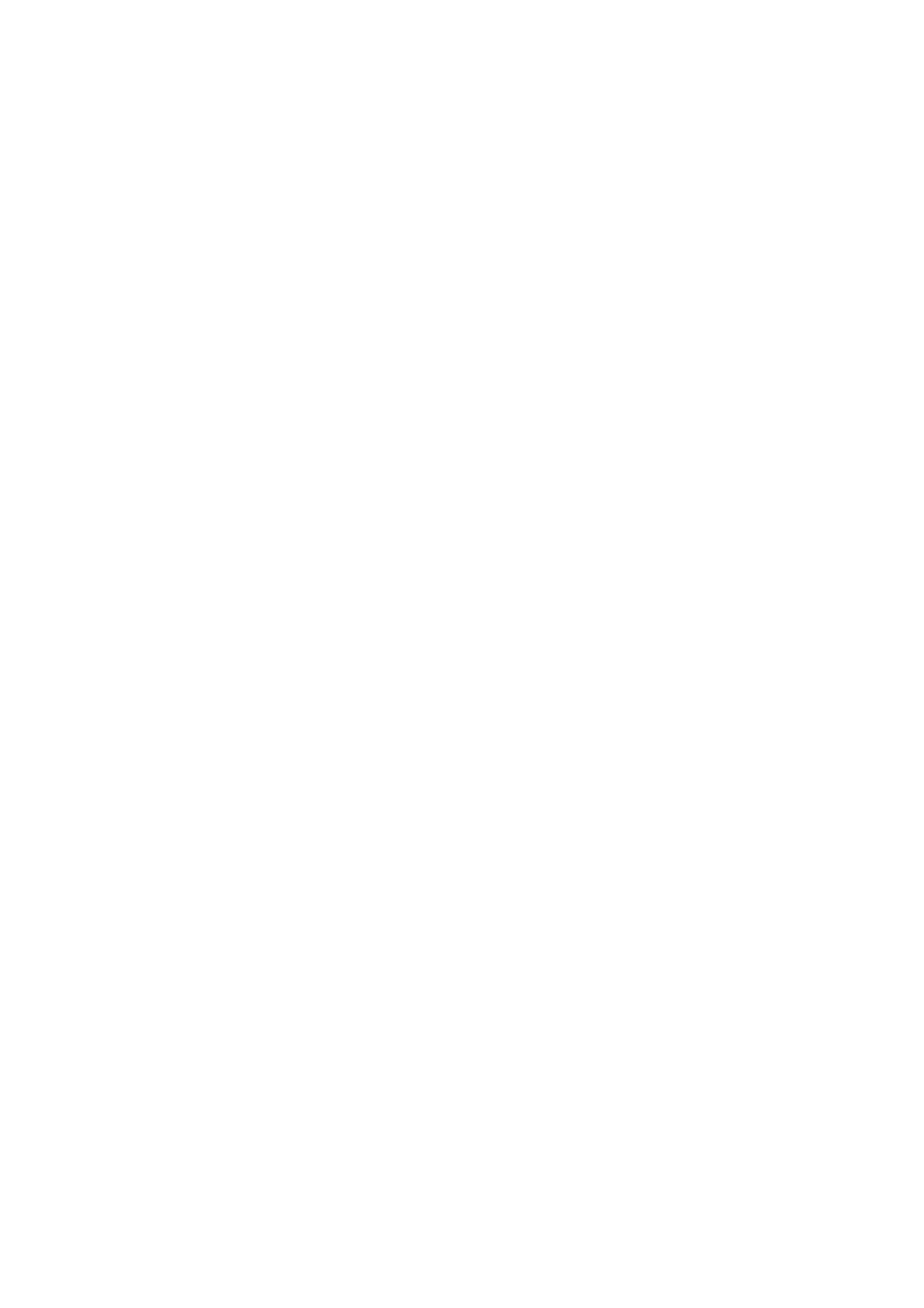# **Contents**

| 0.1                 |                                                                                          |  |
|---------------------|------------------------------------------------------------------------------------------|--|
| $0.2\,$             |                                                                                          |  |
|                     | 0.2.1                                                                                    |  |
|                     | 0.2.2                                                                                    |  |
|                     |                                                                                          |  |
|                     | Self Gravitating Systems and Galactic Structures: historical Review of the Prob<br>0.3.1 |  |
|                     | The ICRANET project on galactic structures. $\ldots$ 1931<br>0.3.2                       |  |
|                     | The functional approach $\ldots \ldots \ldots \ldots \ldots \ldots \ldots 1936$<br>0.3.3 |  |
|                     | 0.3.4                                                                                    |  |
| $0.4^{\circ}$       | Hamiltonian Dynamical SystemsandGalactic Dynamics 1944                                   |  |
|                     | Near-integrable dynamics and galactic structures. 1944<br>0.4.1                          |  |
|                     | Geometric approach to the integrability of Hamiltonian systems1946<br>0.4.2              |  |
|                     | Local dynamics in the expanding universe $\dots \dots \dots \dots$ 1947<br>0.4.3         |  |
| <b>Bibliography</b> |                                                                                          |  |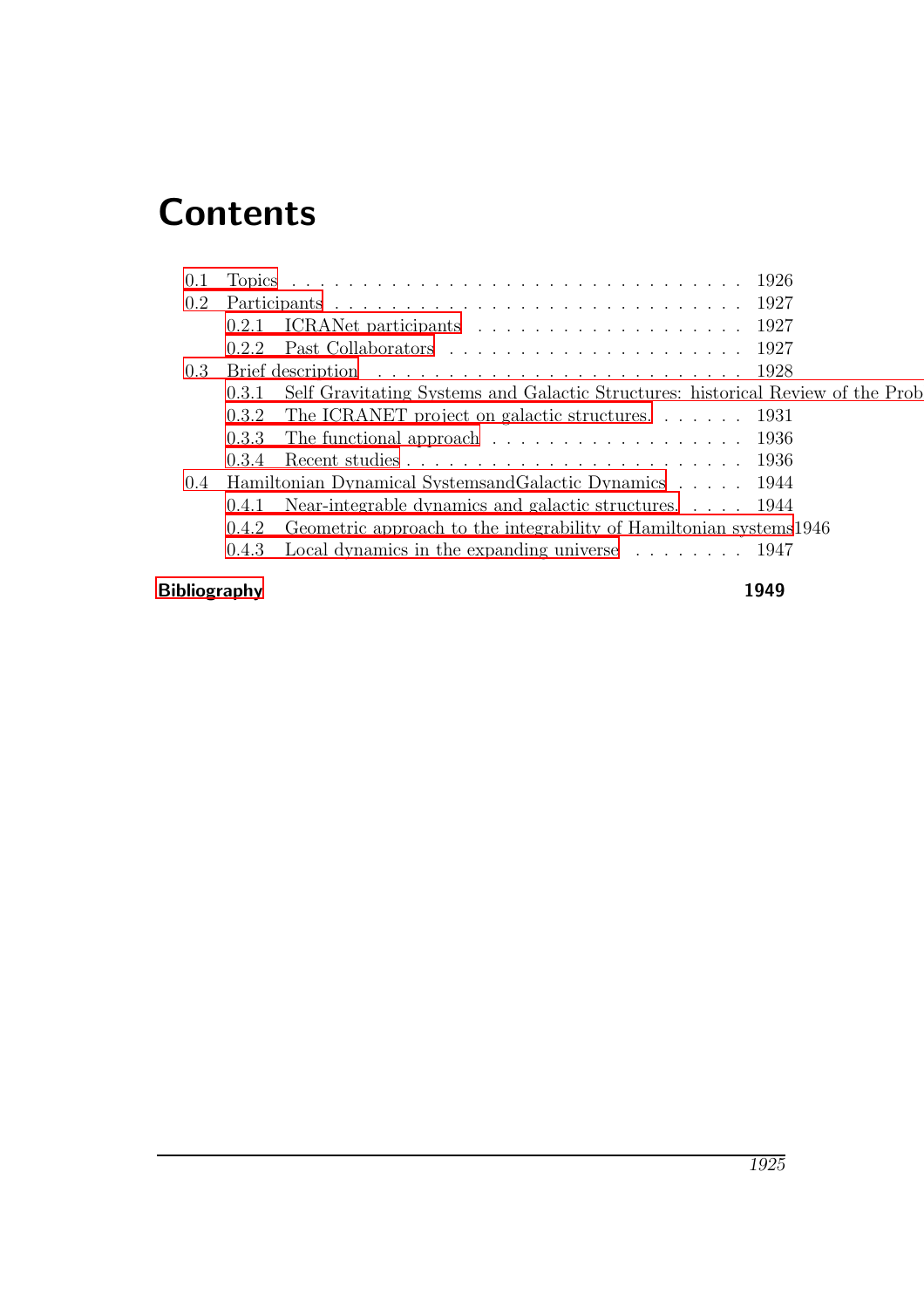## <span id="page-3-0"></span>0.1 Topics

- General theory of self gravitating fluids
- Self gravitating systems: analytic solutions
- Self gravitating systems: Numerical Solutions
- Self gravitating systems: acoustic induced geometries
- Near-integrable dynamics and galactic structures
- Geometric approach to the integrability of Hamiltonian systems
- Stochasticity in galactic dynamics
- Influence of the expanding universe on galactic dynamics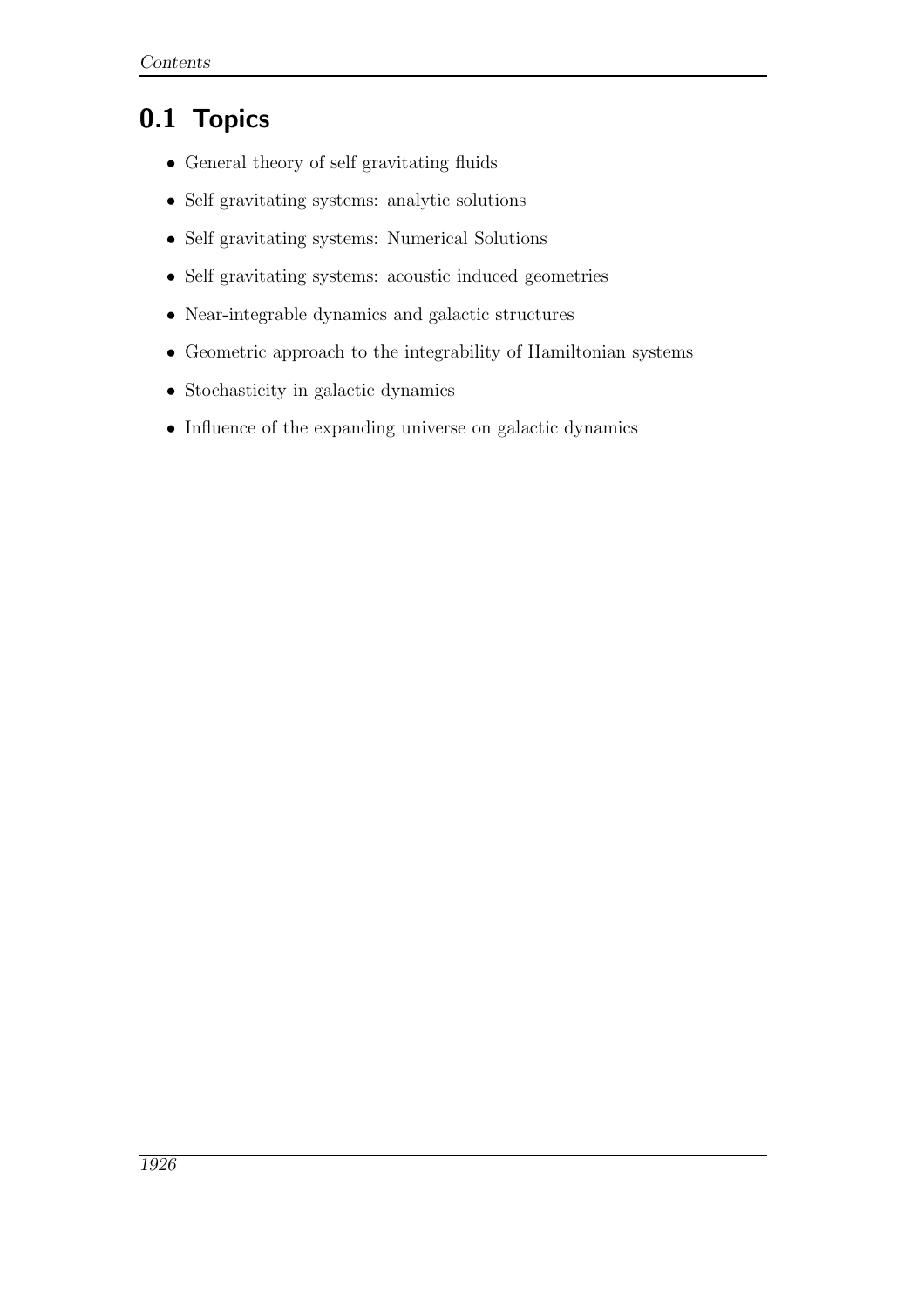### <span id="page-4-0"></span>0.2 Participants

#### <span id="page-4-1"></span>0.2.1 ICRANet participants

- Donato Bini (IAC CNR, Rome, Italy)
- Dino Boccaletti (University La Sapienza, Rome, Italy)
- Christian Cherubini (University Campus Bio-Medico, Rome, Italy)
- Simonetta Filippi, Project Leader (University Campus Bio-Medico, Rome, Italy)
- Andrea Geralico (University La Sapienza, Rome, Italy)
- Alessandro Loppini (University Campus Bio-Medico, Rome, Italy)
- Giuseppe Pucacco (University of Rome "Tor Vergata", Rome, Italy)
- Kjell Rosquist (University of Stockholm, Sweden)
- Remo Ruffini (University La Sapienza, Rome, Italy)
- Alonso Sepulveda (Universidad de Antioquia, Medellin Colombia)
- Jorge Zuluaga (Universidad de Antioquia , Medellin Colombia)

#### <span id="page-4-2"></span>0.2.2 Past Collaborators

- Giovanni Busarello(Astron. Obs. Capodimonte, Naples, Italy)
- Piero Cipriani (ICRA, Pescara, Italy)
- Fernando Pacheco (Icra, Rome, Italy)
- Giovanni Sebastiani(IAC,CNR, Rome, Italy)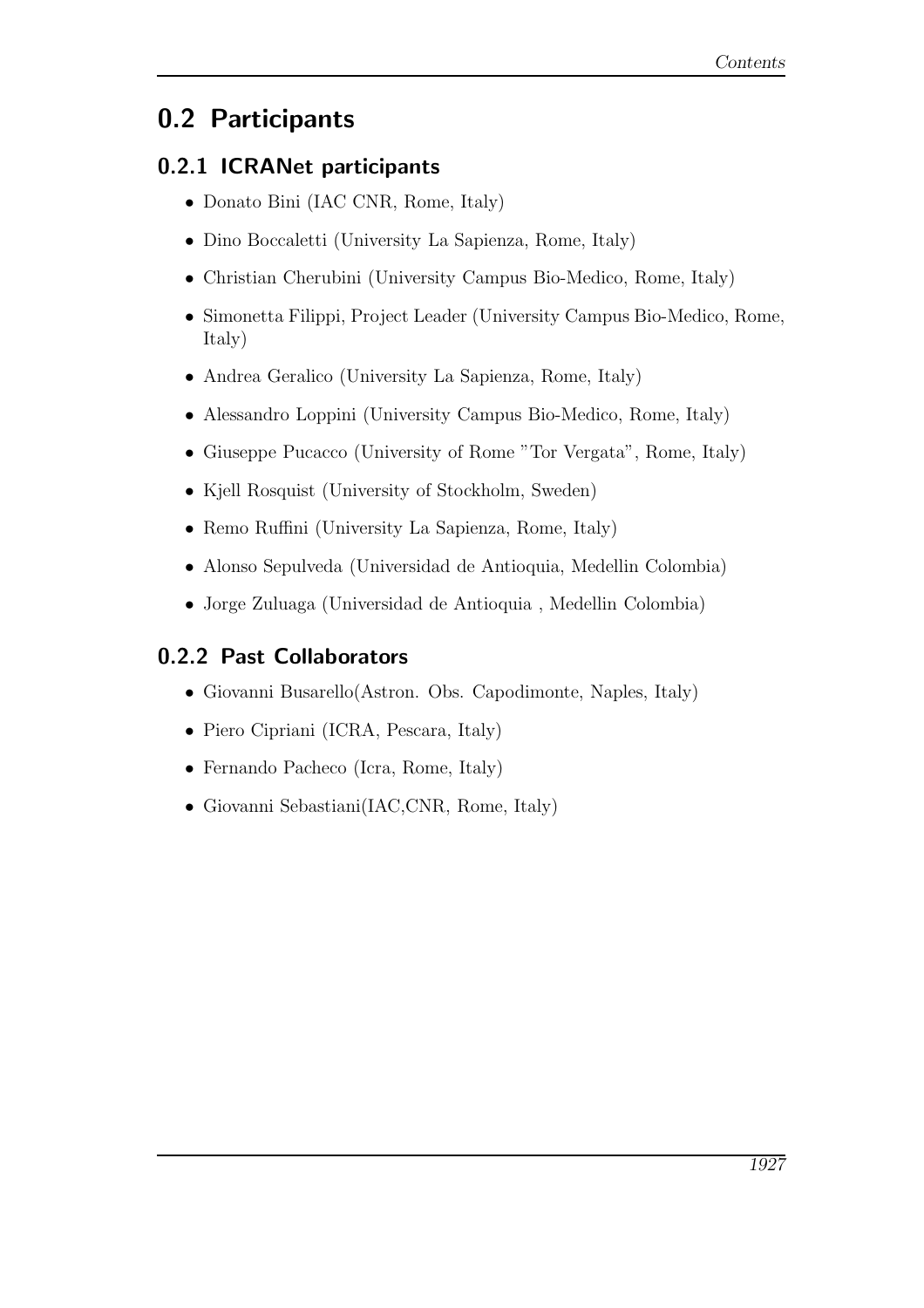

Figure 0.1: Newton's argument for an oblate earth.

### <span id="page-5-0"></span>0.3 Brief description

#### <span id="page-5-1"></span>0.3.1 Self Gravitating Systems and Galactic Structures: historical Review of the Problem.

The investigation of the gravitational equilibrium of self-gravitating masses started with Newton in the third book of his Principia (1687). In this book Newton developed for the first time the idea of an oblate form of the earth due to rotation. In fact, using an argument based on the picture of a hole drilled up to the center of the earth from a point of the equator, and another one drilled from the pole, both meeting at the center and both filled with water in equilibrium in a rotating earth, Newton proposed the relationship among the ellipticity and the ratio centrifugal force/gravitational force in the form for slow rotation (Figure 1).

In this theory the earth is a spheroidal object and it is assumed that the distribution of mass is homogeneous. Newton concluded that the ellipticity is  $1/230$ ; however, the actual ellipticity is  $1/294$ , a smaller result than Newton's predicted value; this discrepancy is interpreted in terms of the inhomogeneity of the earth. This work initiated the study of the rotation and configuration of the celestial bodies. A further step was given by Maclaurin (1742) who generalized the theory on the case when rotation cannot be considered slow but the density is homogeneous. The main result of this research is summarized in Maclaurin's formula giving the connection among angular velocity, eccentricity and density (Figure 2).

In Maclaurin's work is asserted that the direction of the composition of gravitational and centrifugal forces is perpendicular to the surface of the configuration. From Maclarin's formula the existence of two types of oblong configu-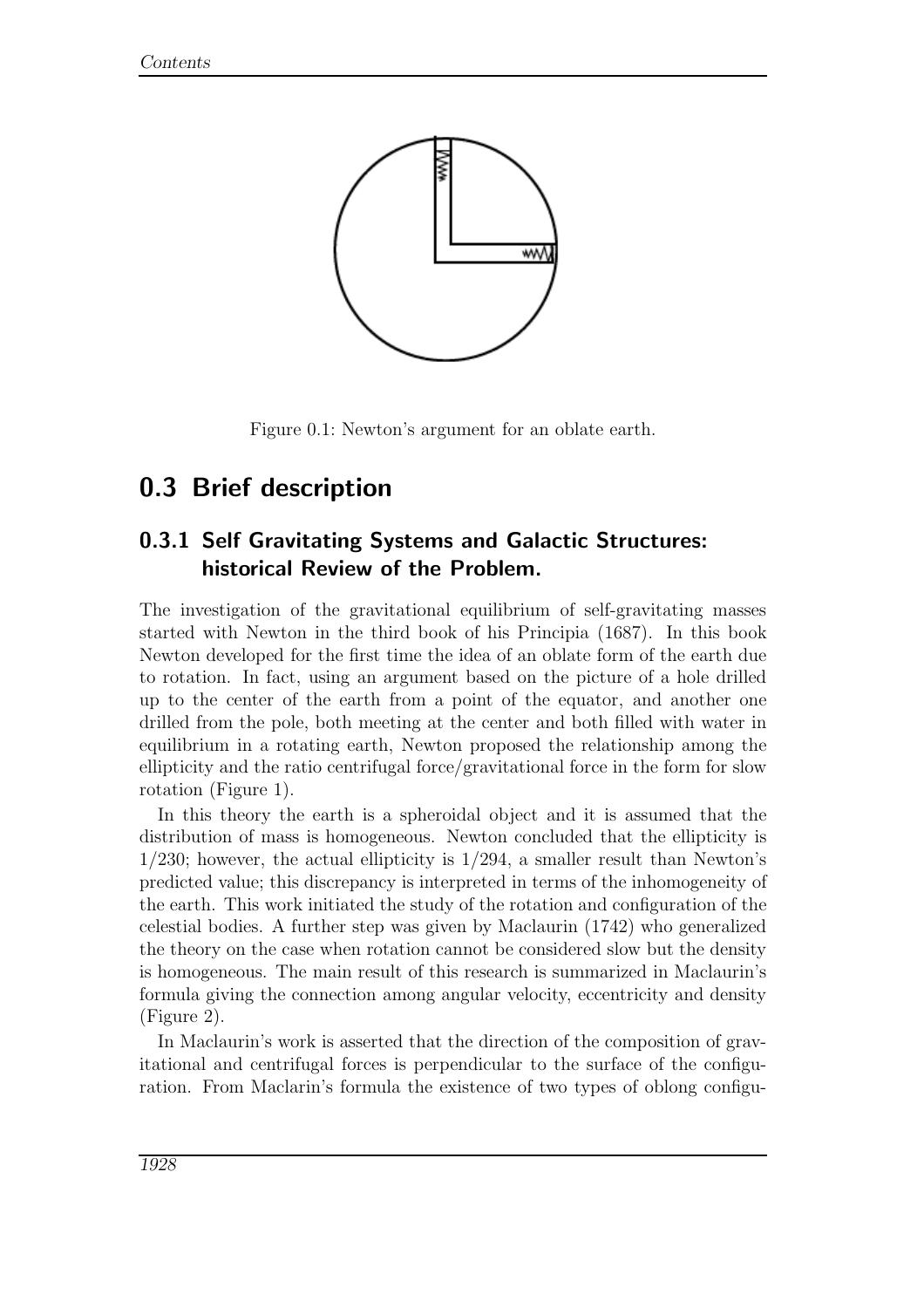

Figure 0.2: Bifurcation diagram of the Maclaurin's spheroids into Jacobi sequences

rations can be deduced, one of them of small ellipticity ( $e \rightarrow 0$ , in the limit  $\Omega^2 \to 0$ ), the other one being highly flattened  $(e \to 1$ , in the limit  $\Omega^2 \to 0$ ). These figures are known as Maclaurin's spheroids. In 1834 Jacobi recognized that ellipsoids with three unequal axes, studied before by Lagrange (1811), can be indeed equilibrium configurations. In fact, the existence of such figures can be established by a direct extension of Newton's original arguments. In the triaxial case we may imagine three canals drilled along the direction of the principal axis of the ellipsoid and filled with water. From this argument it is possible to find the relationship among the size of the axes, the angular velocity and the density. As a consequence, the following inequality among the axis can be calculated  $1/a_3^2 > 1/a_1^2 + 1/a_2^2$ . According to Mayer (1842), the Jacobian sequence bifurcates from the Maclaurin spheroids at the point where the eccentricity is  $e = 0.81267$ , a result that can be deduced from the Jacobi's formula. In fact, if  $a_1 = a_2$ , it can be demonstrated that  $e = 0.81267$  and  $\Omega^2/\pi G \rho = 0.37423$ . As the maximum value of  $\Omega^2/\pi G\rho$  along the Maclaurin sequence is 0.4493, it follows that for  $\Omega^2/\pi G \rho < 0.37423$  there are three equilibrium figures: two Maclaurin spheroids and one Jacobi ellipsoid; for  $0.4493 > \Omega^2/\pi G \rho > 0.3742$ only the Maclaurin figures are possible; for  $\Omega^2/\pi G \rho > 0.4493$  there are not equilibrium figures. These results were found by Liouville again (1846) using angular momentum instead of the angular velocity as the variable. Liouville demonstrated that increasing angular velocity from zero the Jacobi configurations are possible only for angular momenta up a critical value, that on the point of bifurcation. Later, on 1857, Dedekind, considering configurations with a linear profile of velocity as seen from an inertial frame, proved explicitly a theorem regarding the existence of a relation among this configuration and another one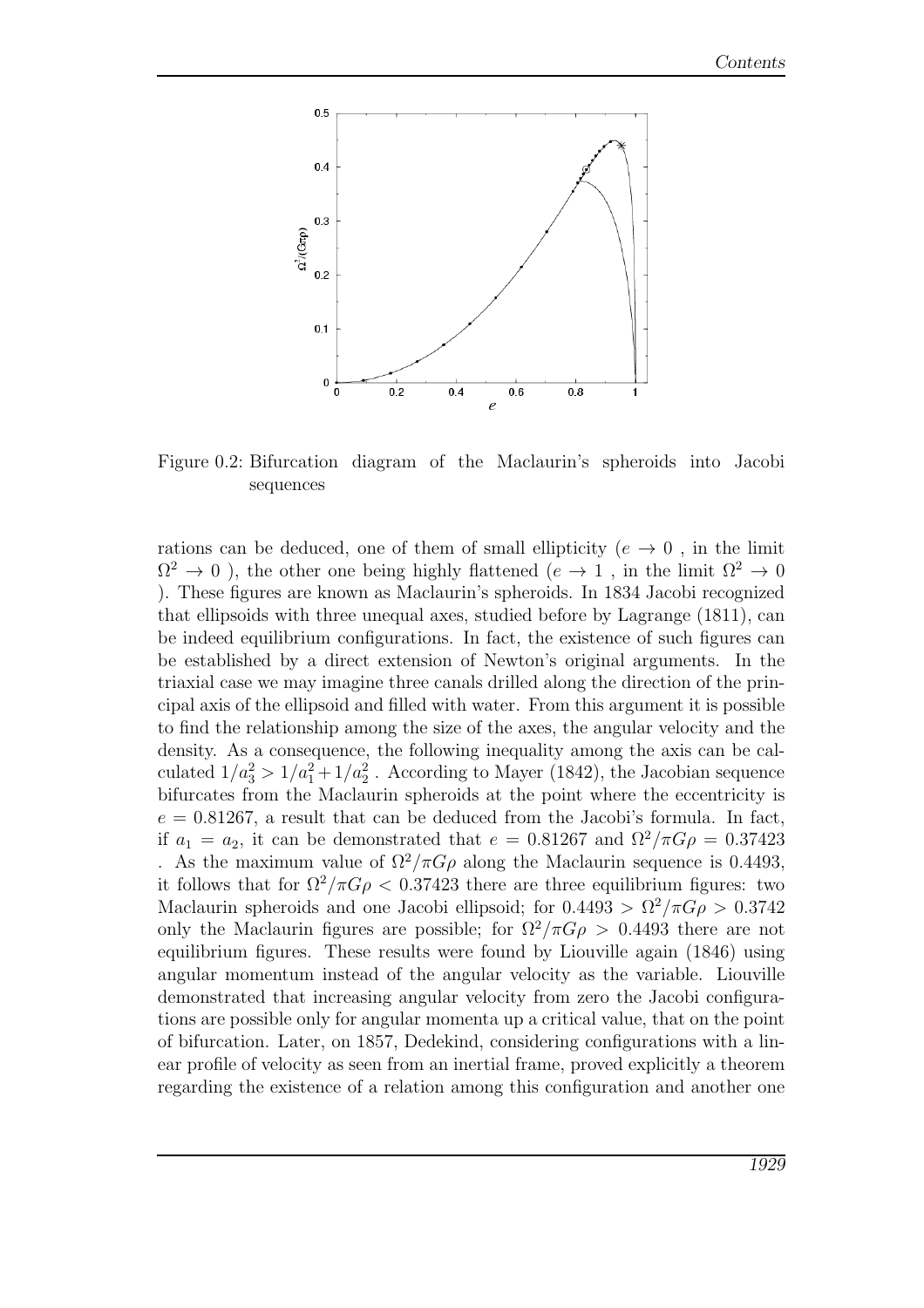with the same form but uniformly rotating. Thus, a rotating ellipsoid without vorticity has the same dynamics as the same ellipsoid with a linear profile of velocity and without rotation. The next step was given by Riemann (1860), who showed that for linear profiles of velocity, the more general type of motion compatible with an ellipsoidal figure of equilibrium consists in a superposition of a uniform rotation and an internal motion with constant vorticity  $\zeta$  in the rotating frame. Exactly, he showed that the possible motions are given by: (1) uniform rotation without vorticity; this case leads to sequences of Maclaurin and Jacobi, (2) directions of  $\Omega$  and  $\zeta$  coinciding with a principal axis of the ellipsoid; these configurations are known as Riemann-S ellipsoids and spheroids. This case leads as special cases to Jacobi and Dedekind sequences, and (3) the directions of  $\Omega$  and  $\zeta$  lie in a principal plane of the ellipsoid. This case leads to three other classes of ellipsoids, namely I, II, III. The subsequent important discovery, due to Poincare (1885), was that, along the Jacobian sequence, there is a point of bifurcation similar to that found in the Maclaurin sequence and that a new sequence of pear-shaped configurations branches off from the Jacobi sequence, corresponding to neutral modes of oscillation of the third harmonics. As a further conclusion there are neutral modes belonging to fourth, fifth and higher harmonics. The fission theory of the origin of the double stars comes from this considerations as conjectured by Poincare and Darwin (1906). In 1924 Cartan established that the Jacobi ellipsoids become unstable at the first point of bifurcation and behave in a different mode with respect to the Maclaurin sequence that is stable on both sides of the bifurcation point. When the density of the configuration is inhomogeneous it is necessary to provide an equation of state. In this case the barotropes are particularly relevant for the construction of the theory. In 1889 an important theorem was proved by Hamy: a mass ellipsoidally stratified cannot have a uniform rotation. Another classical theorem is the one given by Dive (1930): a stratified heterogeneous spheroid, rotating and without differential rotation, cannot be a barotrope. A new approach to the problem of the equilibrium configurations was started in the works by Chandrasekhar and Lebovitz (1961-69) using an integral formulation of the hydrodynamical problem. This approach, known as virial theory allows one to recover the fundamental results of Maclaurin, Jacobi, Dedekind and Riemann and sheds a new light on the problem of stability of these configurations. The tensor virial equations are integral relations, consequences of the equations of stellar hydrodynamics, and they yield necessary conditions that can furnish useful insights for the construction of ellipsoidal models. The virial method developed in Chandrasekhar (1987), shows that only in the case of homogeneous self-gravitating masses having a linear velocity field, the virial equations of second order result equivalent to the complete set of hydrodynamic equations. In the general case of heterogeneous density and non linear velocity field, this equivalence does not exist, and the n-th order virial equations represent necessarly global conditions to be satisfied by any equilibrium configuration.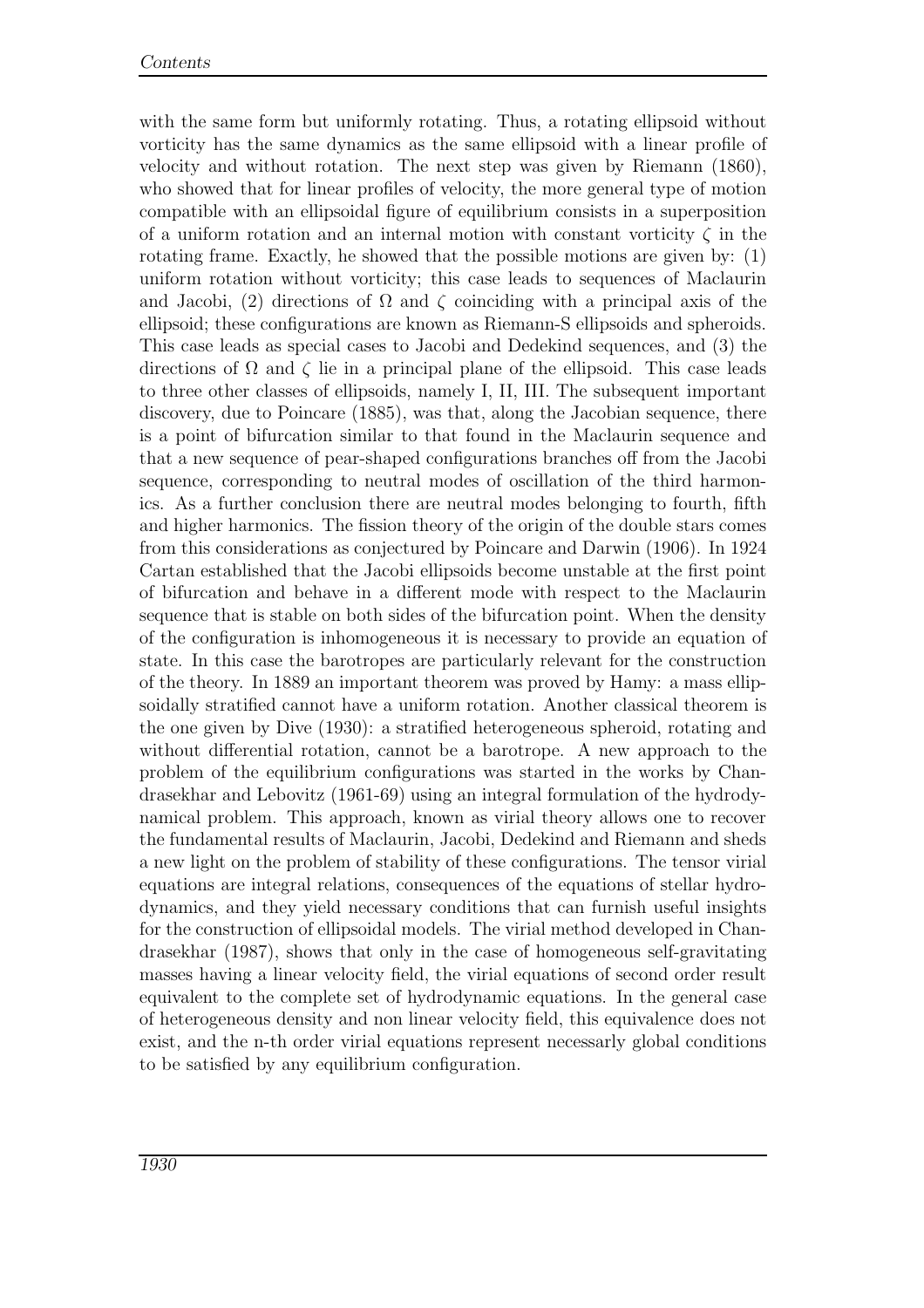#### <span id="page-8-0"></span>0.3.2 The ICRANET project on galactic structures.

A series of papers of the ICRANET group (I to IX) have been devoted on the generalization of the theory of ellipsoidal figures of equilibrium, endowed with rotation  $\Omega$  and vorticity  $\zeta$ , obtained for the homogeneous case in the classic work of Maclaurin, Jacobi, Dedekind and Riemann, and treated in a unified manner by Chandrasekhar in the virial equation formalism in his book "Ellipsoidal figures of equilibrium" (1987). This series of papers has followed a variety of tentative approaches, consisting of subsequent generalizations of known results: looking at more general density distributions, non-linear velocity fields, selected forms of the pressure tensor, and finally analysing the constraints imposed by the n-th order virial equations. Clearly we have proceeded step by step. The first new step in the theory of ellipsoidal figures in equilibrium was the introduction by Pacheco, Pucacco and Ruffini (paper I, 1986a) of an heterogeneous density distribution and an anisotropic pressure. Using only the second order virial equations, the equilibrium and stability of heterogeneous generalized Riemann ellipsoids was analysed for the case of a linear velocity field with a corresponding uniform vorticity. The stability of second harmonic perturbations of these equilibrium solutions was also analyzed. In paper II, (1986b) by Pacheco, Pucacco and Ruffini additional special solutions of the equations introduced in paper I were considered: some generalized Maclaurin-Dedekind spheroids with anisotropic pressure and their stability properties were analyzed. It was shown how the presence of anisotropic pressure extends the region of stability towards greater values of the eccentricity, which is similar to the homogeneous case considered by Wiegand (1980). In paper III, (1988) by Busarello, Filippi and Ruffini, a second step was made to the generalization of the solutions by introducing a fully general stratified density distribution of the form  $\rho = \rho(m^2)$ , where  $\rho$  is an arbitrary function of the equidensity surfaces. As in the previous papers the pressure is still anisotropic and the velocity field linear. The equilibrium and stability properties of anisotropic and heterogeneous generalized Maclaurin spheroids and Jacobi and Dedekind ellipsoids were studied. The Dedekind theorem, originally proved for homogeneous and isotropic configurations is still valid for this more general case. In Pacheco, Pucacco, Ruffini and Sebastiani (paper IV, 1989) several applications of the previous treatment of the generalized Riemann sequences were studied. Special attention was given to the axial ratios of the equilibrium figures, compatible with given values of anisotropy. A stability analysis of the equilibrium was performed against odd modes of second harmonic perturbations. In Busarello, Filippi and Ruffini, (paper V, 1989), the heterogeneous and anisotropic ellipsoidal Riemann configurations of equilibrium, obtained in the previous paper and characterized by non zero angular velocity of the figure and constant vorticity were used to model a class of elliptical galaxies. Their geometrical and physical properties were discussed in terms of the anisotropy, the uniform figure rotation, and the internal streaming motion. In Busarello, Filippi and Ruffini, (paper VI, 1990), the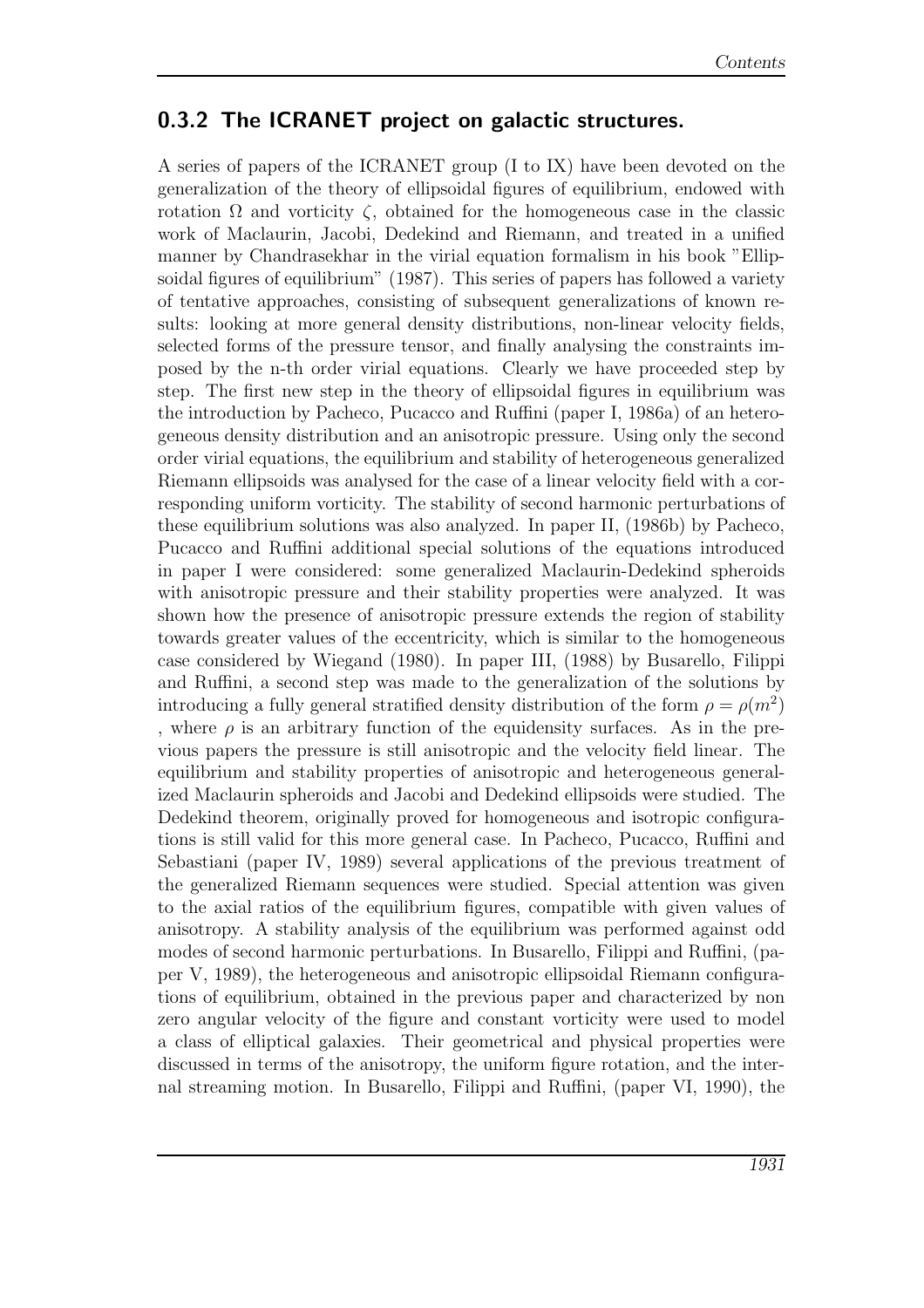equilibrium, stability, and some physical properties of a special case of oblate spheroidal configurations which rotate perpendicularly to the symmetry axis were analyzed, still within the framework of the second order virial equations. In Filippi, Ruffini and Sepulveda (paper VII, 1990), the authors made an additional fundamental generalization by introducing a non linear velocity field with a cylindrical structure an a density distribution originally adopted in paper I of the form  $\rho = \rho_c (1 - m^2)^n$ . The generalized anisotropic Riemann sequences coming from second order virial equations were studied. Some of the results obtained in that article have been modified by the consideration of the virial equations of n-th order, specially the claim regarding the validity of the Dedekind theorem, made on the basis of an unfortunate definition of certain coefficients. In Filippi, Ruffini and Sepulveda (paper VIII, 1991), following the theoretical approach of its predecessor, the nonlinear velocity field was extended to cover the most general directions of the vorticity and angular velocity. The more general form for the density  $\rho = \rho(m^2)$  was adopted. Equilibrium sequences were determined, and their stability was analyzed against odd and even modes of second harmonic perturbations. In the next paper, discussed below in some detail, (Filippi, Ruffini and Sepulveda, 1996, Paper IX), the authors have considered an heterogeneous, rotating, self-gravitating fluid mass with anisotropic pressure and internal motions that are nonlinear functions of the coordinates in an inertial frame. We present here the complete results for the virial equations of n-th order, and we discuss the constraints for the equilibrium of spherical, spheroidal, and ellipsoidal configurations imposed by the higher order virial equations. In this context, the classical results of Hamy (1887) and Dive (1930) are also confirmed and generalized. In particular, (a) the Dedekind theorem is proved to be invalid in this more general case: the Dedekind figure with  $\Omega = 0$  and  $Z \neq 0$ cannot be obtained by transposition of the Jacobi figure, endowed  $\Omega \neq 0$  and  $Z = 0$ ; (b) the considerations contained in the previous eight papers on the series, concerning spherical or spheroidal configurations, are generalized to recover as special cases; (c) the n-th order virial equations severely constraint all heterogeneous ellipsoidal figures: as shown from tables in figures 3, 4, and 5, all the heterogeneous ellipsoidal figures cannot exist.

#### The n-th order virial approach. Paper IX

Let us consider an ideal self-gravitating fluid of density  $\rho$ , stratified as concentric ellipsoidal shells and with an anisotropic diagonal pressure  $P_i$ . The fluid will be considered from a rotating frame with angular velocity  $\Omega$  respect to an inertial frame. If u is the velocity of any point of the fluid and  $v$  is the gravitational potential, the hydrodynamical equation governing the motion, referred to the rotating frame is given by (Goldstein 1980)

$$
\rho \frac{du}{dt} = -\nabla P + \rho \nabla v + \frac{1}{2}\rho \nabla |\Omega \times x|^2 + 2\rho u \times \Omega - \rho \dot{\Omega} \times x.
$$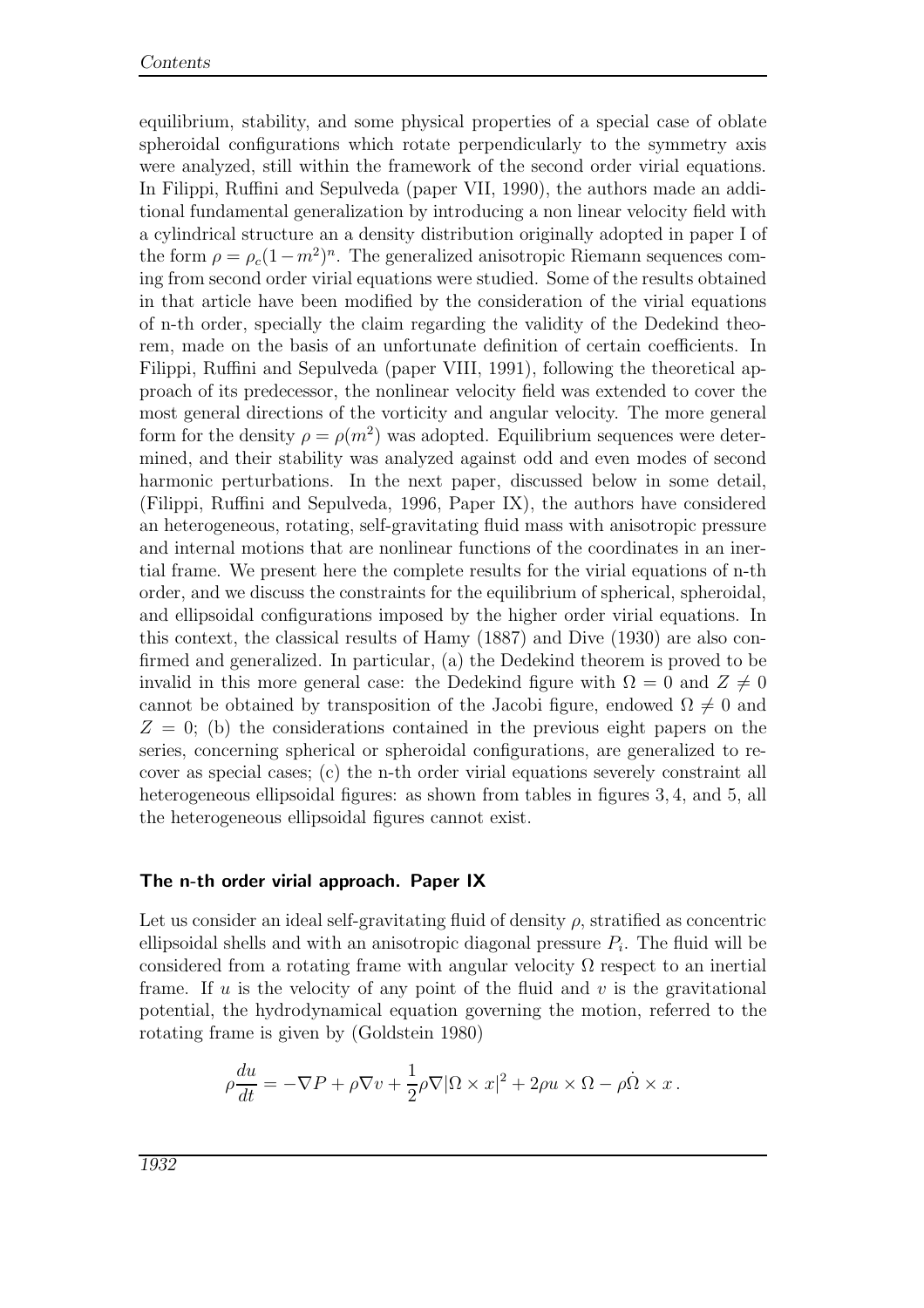In this equation appear, respectively, the contributions of pressure, gravitation, centrifugal force, Coriolis force and a "Faraday" term, corresponding to the time change in the angular velocity. As usual, the gravitational potential satisfies the Poisson equation  $\nabla^2 v = -4\pi G\rho$ . We want to generalize the form of the virial equations, given for the second, third and fourth order by Chandrasekhar (1987), to the n-th order and for non-linear velocities. In the rotating frame the generalization can be done in complete analogy with the treatment presented by Chandrasekhar, multiplying the hydrodynamical equation by  $x_i^{a-1} x_j^b x_k^c$  and integrating over the volume V of an ellipsoid. That means that the boundary of the configuration is defined; on the surface the pressure vanishes. The index i appears a-1 times, the indices j and k appear b and c times, respectively, and  $a, b, c \geq 1$ . Now, the velocity field considered in Chandrasekhar (1987, pag 69) is a linear function of the coordinates, corresponding to a constant vorticity. In order to generalize the velocity profile we propose a more general form, preserving the ellipsoidal stratification and the ellipsoidal boundary. Specifically, we assume the existence of a constant unit vector n fixed in the rest frame of the ellipsoid such that the velocity field circulates in planes perpendicular to n and having the same direction as  $\Omega$ . Additionally the continuity equation must be preserved so that the velocity profile can be written as  $u = \hat{n} \times (\mathcal{M}r)\phi$ . The dimensionless function  $\phi$  describes the characteristic features of the velocity field. Thus, the velocity is linear if  $\phi$  is 1. In this equation  $\mathcal{M} = \sum_{i=1}^{3} \hat{e}_i x_i$ . Then, the equation of the ellipse has the form  $m^2 = r \cdot \hat{M} \cdot r$ : In the steady state regime we may rewrite the generalized virial equations by introducing generalizations of kinetic energy tensor, angular momentum and moment of inertia respectively. Note first that the virial equations with odd values of  $n = a+b+c$  are identically zero if the density, , and the function contain powers of  $x_i x_j$  with  $i, j = 1, 2$ . We now turn our attention to the virial equations with even values of n. The analysis can be performed easily by classifying the powers of the coordinates. In fact, there are only the following possibilities: (1) a=even, b,c= odd; (2) b=even, a,c=odd; (3) c=even, a,b=odd; (4) a,b,c=even. Cases (2) and (3) are equivalent because of the interchangeable positions of j and k in eq (1). Cases (1) and (2) are non-equivalent owing to the privileged position of the index i. So, the steady state virial equations can be classified in three families. In this way the classical homogeneous and linear Maclaurin spheroids, Jacobi, Dedekind and Riemann ellipsoids can be generalized to cover heterogeneous systems with non uniform vorticity and anisotropic pressure, denoted as generalized Maclaurin spheroids, and generalized Jacobi, Dedekind and Riemann ellipsoids.

The generalized S-type Riemann ellipsoids (homogeneous and heterogeneous systems with uniform figure rotation  $\Omega$  parallel to the vorticity Z, and isotropic or anisotropic pressure) encompass as special cases the generalized Dedekind ellipsoids (homogeneous and heterogeneous systems with  $\Omega = 0, Z \neq 0$  and isotropic or anisotropic pressure), the generalized Maclaurin spheroids and and the generalized Jacobi ellipsoids (homogeneous and heterogeneous axysymmetric or ellipsoidal, respectively, having  $\Omega \neq 0, Z = 0$ , with isotropic or anisotropic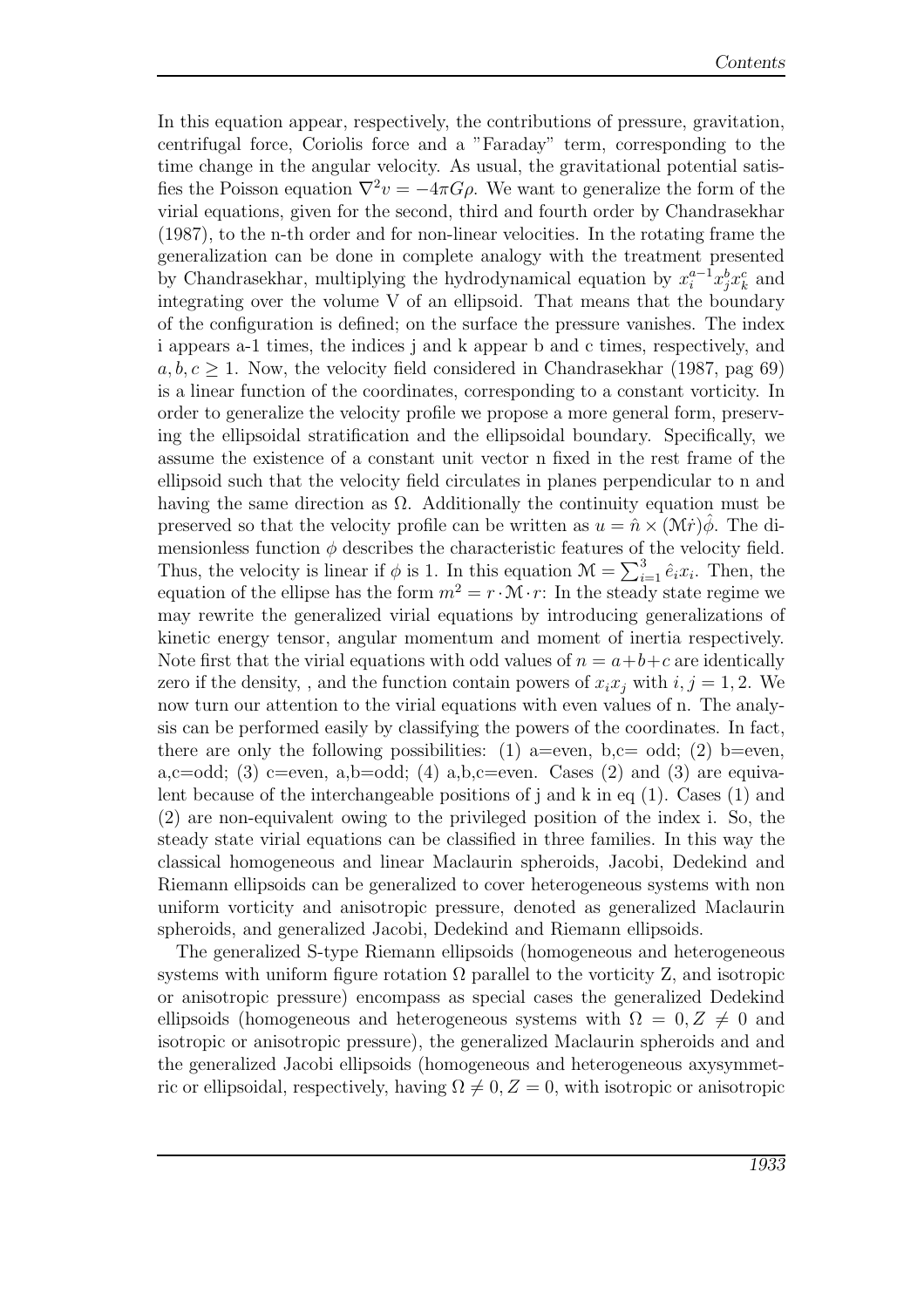| Configurations                  | Density                      | Shape                           | Pressure                                                                                 |
|---------------------------------|------------------------------|---------------------------------|------------------------------------------------------------------------------------------|
|                                 | Homogeneous<br>Heterogeneous |                                 | $P_1 < P_3$ , B<br>$P_1 < P_3$ , B                                                       |
| Generalized Maclaurin spheroids | Homogeneous                  | $\cdots$<br>Oblate              | isotropic $(P_1 = P_2 = P_3)$ , B<br>anisotropic $(P_1 = P_2 \neq P_3)$ , B              |
|                                 | Heterogeneous                | Prolate<br>$\ddot{\phantom{0}}$ | anisotropic $(P_1 < P_3)$ , B<br>isotropic, BC                                           |
| Generalized Jacobi ellipsoids   | Homogeneous                  | Oblate                          | anisotropic ( $P_1 = P_2 \neq P_3$ ), BC<br>isotropic $P_1 = P_2 = P_3$ , B              |
|                                 | Heterogeneous                | Prolate<br>$\cdots$             | anisotropic $(P_1 \neq P_2 \neq P_3, B)$<br>anisotropic $(P_1 < P_2; P_2 < P_3)$ , B<br> |

TABLE 1 EQUILIBRIUM CONFIGURATIONS WITH  $\Omega \neq 0$  and  $Z = 0^{\text{a}}$ 

<sup>a</sup> Homogeneous and heterogeneous figures of equilibrium having a uniform angular velocity  $\Omega$ , with isotropic or anisotropic pressure (the different components  $P_1$ ,  $P_2$ , and  $P_3$  can be barotropic or stratified as

Figure 0.3: Table 1

| Configuration                   | Density       | Shape   | Pressure                                                               | Velocity |
|---------------------------------|---------------|---------|------------------------------------------------------------------------|----------|
| Spheres                         | Homogeneous   | .       | anisotropic, $P_1 < P_3$ , B<br>anisotropic, $P_1$ (B, BC) < $P_3$ (B) |          |
|                                 | Heterogeneous | .       | $P_1 < P_3$ , B<br>$P_1 < P_3$ , B                                     |          |
| Spheroids.                      | Homogeneous   | Oblate  | isotropic, B<br>anisotropic $(P_1 \neq P_3)$ , B                       |          |
|                                 |               | Prolate | $P_1 = P_2 < P_3$ (B)                                                  |          |
|                                 |               | Oblate  | isotropic, B<br>anisotropic $P_1 = P_2$ , (B, BC), $P_3$ (B)           |          |
|                                 |               | Prolate | $P_1 = P_2$ , (B, BC) < $P_3$ (B)                                      |          |
|                                 | Heterogeneous |         | isotropic (BC)<br>anisotropic $(P_1 = P_2 \neq P_3)$ , BC              |          |
|                                 |               |         | isotropic, BC                                                          |          |
|                                 |               |         | anisotropic $P_1 = P_2$ (B, BC), $P_3$ (BC)                            |          |
| Generalized Dedekind ellipsoids | Homogeneous   | Oblate  | isotropic and anisotropic, B                                           |          |
|                                 |               | Prolate | anisotropic $(P_1 < P_3)$ , B                                          |          |
|                                 |               | Oblate  | isotropic and anisotropic, B                                           |          |
|                                 |               | Prolate | anisotropic $(P_1 < P_3)$ , B                                          |          |
|                                 | Heterogeneous | .       | $\cdots$                                                               |          |

TABLE 2 **IDATIONS WITH**  $\mathbf{O} = 0$  **and**  $\mathbf{Z} \neq 0^{\mathsf{a}}$ **FOUR IDDITIN CONTE** 

<sup>a</sup> Homogeneous and heterogeneous figures of equilibrium, isotropic or anisotropic cases are shown, and the different components of the pressure, barotropic (B) or baroclinic (BC) are noted, with differential rotation Z,

Figure 0.4: Table 2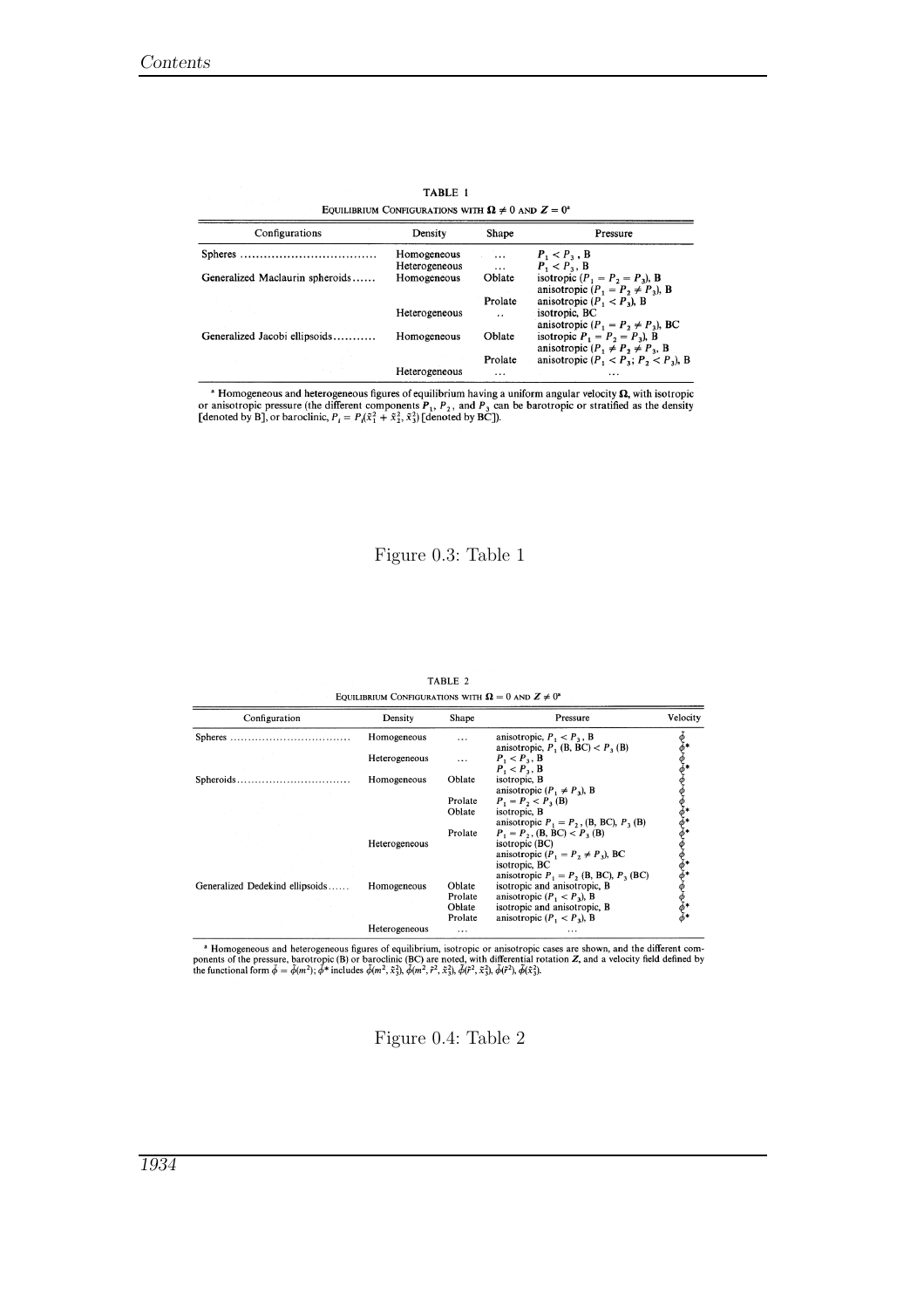| EQUILIBRIUM CONFIGURATIONS WITH $\Omega \neq Z \neq 0^a$ |               |                   |                                                               |                                                                  |              |  |  |
|----------------------------------------------------------|---------------|-------------------|---------------------------------------------------------------|------------------------------------------------------------------|--------------|--|--|
| Configuration                                            | Density       | Shape             | Pressure                                                      | Velocity                                                         | $\Omega$ , Z |  |  |
|                                                          | Homogeneous   | $\cdots$          | anisotropic $P_1 < P_2$ , B<br>isotropic and anisotropic, B   | $\ddot{\phi}^*$<br>Q,                                            |              |  |  |
|                                                          | Heterogeneous | $\cdots$          | anisotropic $P_1 < P_3$ , B<br>isotropic and anisotropic, B   | $\phi^*$<br>ą,<br>, $\phi^*$<br>ę,                               |              |  |  |
| Spheroids                                                | Homogeneous   | Oblate<br>Prolate | isotropic, anisotropic, B<br>anisotropic, $P_1 < P_2$ , B     | $\tilde{\phi}, \tilde{\phi}^*$ $\tilde{\phi}, \tilde{\phi}^*$    |              |  |  |
|                                                          | Heterogeneous | Oblate<br>Prolate | isotropic (BC) and anisotropic                                | $\cdots$                                                         |              |  |  |
|                                                          |               | Oblate<br>Prolate | isotropic (BC) and anisotropic<br>$P_1 = P_2(B, BC), P_3(BC)$ | $\tilde{\phi}^*$                                                 |              |  |  |
| Generalized Riemann ellipsoids                           | Homogeneous   | Prolate<br>Oblate | anisotropic ( $P_1 < P_3$ , $P_2 < P_3$ ), B<br>isotropic, B  | $\tilde{\phi}, \tilde{\phi}^*$<br>$\tilde{\phi}, \tilde{\phi}^*$ |              |  |  |
|                                                          |               | Oblate            | anisotropic, $P_1(B)$ , $P_2(BC)$ , $P_3(B)$                  |                                                                  |              |  |  |
|                                                          | Heterogeneous | $\cdots$          | .                                                             | $\cdots$                                                         | .            |  |  |

TABLE 3

<sup>a</sup> Homogeneous and heterogeneous figures of equilibrium in which the direction  $\Omega$  and **Z** are parallel or antiparallel and lie along<br>the rotation axis  $x_3$  ( $\Omega$ , **Z** parallel =  $\uparrow \uparrow$ ,  $\Omega$ , **Z** antiparallel =

#### Figure 0.5: Table 3

pressure). Its interesting to note that Dedekind's theorem, which transforms Dedekind ellipsoids into Jacobi ellipsoids and vice versa, no longer applies in the non linear velocity regime, being limited to the linear case. The density may be inhomogeneous and the pressure may be anisotropic. For generalized S-type ellipsoids we may write  $n = (0, 0, 1), \Omega = (0, 0, \Omega), Z = (0, 0, Z)$ . With this choice the explicit virial equation are reduced to the infinite set. It is easy to show that in the linear and homogeneous case  $(\tilde{\phi} = P_i = P_{ic}(m^2))$ , this infinite set reduces just to three equations which coincide with hydrodynamical equations (Chandrasekhar 1987, pp 74-75). The analysis of the possible configurations can be performed for two independent cases in which the form of the velocity profile is decided by  $\tilde{\phi} = \tilde{\phi}(m^2)$  and  $\tilde{\phi} = \tilde{\phi}^*$ , the last one containing combinations of  $m^2, r^2, x_3^2$ . The analysis of equilibrium configurations are summarized by the tables in figures 3, 4, and 5 for Maclaurin, Dedekind and Riemann S configurations. These tables list the existent configurations in this specific sequence. Some other classical results can be recovered from our formulation, as the Dive's theorem (a stratified heterogeneous and rotating spheroid, without differential rotation, cannot be a barotrope) that can be generalized to ellipsoidal, anisotropic configurations. The Hamy theorem (a mass ellipsoidally stratified cannot have a uniform rotation) is confirmed also in the anisotropic case. All the results in Chandrasekhar (1987) for homogeneous configurations are extended to the anisotropic case. Our analysis is restricted to ellipsoidal or spheroidal configurations. Many other, non ellipsoidal, self-gravitating figures can exist as announced by Dive's theorem and must be studied by doing a further generalization of the virial theory to cover integration on non ellipsoidal volumes. In this case the form of the configuration is unknown.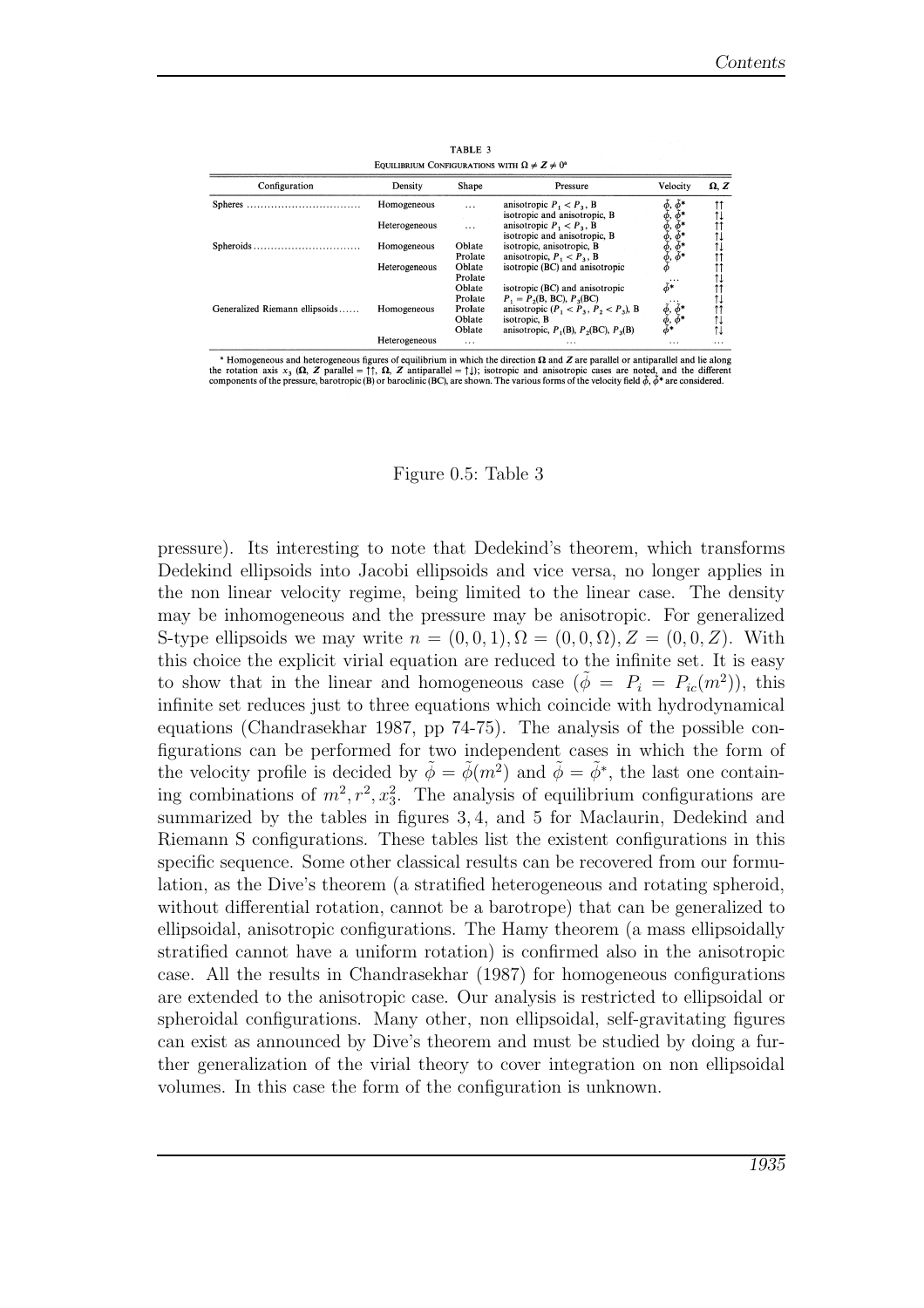#### <span id="page-13-0"></span>0.3.3 The functional approach

The n-th order virial method is an integral approach to the problem of configuration of self-gravitating systems. A different approach, the functional method, begins directly with the differential hydrodynamical equation and tries to solve an essential question: how may be expressed the functional dependence among velocity potential, the density, the pressure, the gravitational potential, the vorticity, and the form of the configuration? Using a functional method based on the introduction of a velocity potential to solve the Euler, continuity and Poisson equations, a new analytic study of the equilibrium of self-gravitating rotating systems with a polytropic equation of state allows the formulation of the conditions of integrability. For the polytropic index n, and a state equation  $P = \alpha \rho^{1+1/n}$ , in the incompressible case  $\nabla \cdot \vec{v} = 0$ , we are able to find the conditions for solving the problem of the equilibrium of polytropic self-gravitating systems that rotate and have a non uniform vorticity. In the paper  $X$ , an analysis of the hydrodynamic equation for self-gravitating systems is presented from the point of view of functional analysis. We demonstrate that the basic quantities such as the density, the geometric form of the fluid, the pressure, the velocity profile and the vorticity  $\zeta$  can be expressed as functionals of the velocity potential  $\Psi$  and of a function  $q(z)$  of the coordinate z on the fluid rotation axis. By writing the hydrodynamical equations in terms of the velocity potential, it is possible to establish the integrability conditions according to which the pressure and the third component of the vorticity  $\zeta_3$  have the functional form  $P = P(\rho)$ and  $\zeta_3 = \zeta_3(\Psi)$ ; these conclusions suggest the form  $\Psi = \Psi(x, y)$  for the velocity potential. In this way the steady state non linear hydrodynamic equation can be written as a functional equation of  $\Psi$  and we may propose some simple arguments to construct analytic solutions. In the special case  $n = 1$ , an explicit analytic solution can be found. The axisymmetric, linear and non homogeneous configurations can be revisited and we may describe how the properties of the configurations obtained compare to the well-known homogeneous ellipsoids of Maclaurin, Jacobi and Riemann and the discussion can be extended to related works using analytical and numerical tools in Newtonian gravity.

#### <span id="page-13-1"></span>0.3.4 Recent studies

The theory of self-gravitating rotating bodies is well known to be quite complicated even if many simplifications are assumed. The main problem comes from the fact that the equations are in general highly nonlinear and boundary conditions refer to the surface of the configuration, which is not known at the beginning but can be located after numerical studies only. Analytical results can be obtained for constant density, incompressible bodies and linear velocity profiles only, as discussed before. Nowadays numerically two-dimensional (2D) and 3D codes allow to study complicated scenarios in the temporal domain, but there is the need to get initial values for the equations. A past analysis (Cheru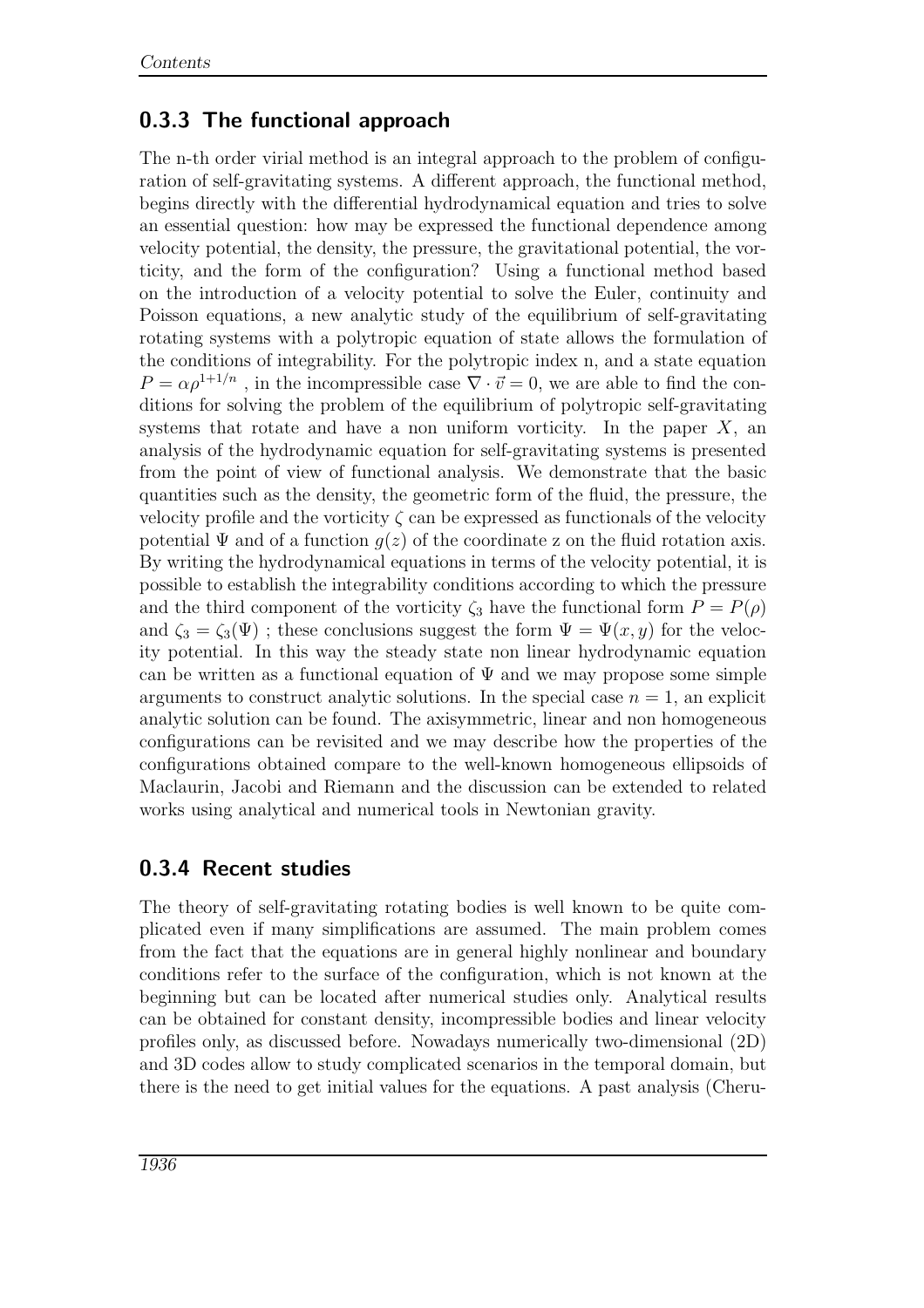bini, Filippi, Ruffini, Sepulveda and Zuluaga 2007) used the notion of velocity potential to formulate the hydrodynamical problem and gives the solution for arbitrary values of the polytropic index n based on the computational method of Eruguchi-Muller (1985) that can be implemented for arbitrary profiles of the differential angular velocity. More in detail, the equations were studied with a totally general functional form which interpolates a dimensionless angular velocity profile of gaussian type due to Stoeckly (see Tassoul's monograph) and rational polynomial one (Eriguchi-Muller), i.e.

$$
\tilde{\Omega}(\xi) = \frac{e^{-\alpha \xi^2}}{1 + \delta^2 \xi^2},
$$

where  $\xi$  is the non dimensional cylindrical radius. While Stoeckly's model is typically used to describe fast non-uniformly rotating configuration close to fission, Eriguchi-Muller one instead is used for j-constant law related to constant specific angular momentum near to the axes of rotation. More in detail in this case for small values of the parameter the rotation law approaches the one of a constant specific angular momentum and the rotation law tend to give rigidly rotating configuration for larger values of the parameter. The plot of our generalized choice for the non dimensional angular velocity is shown in Figure 6. Introducing a computational grid as the one shown in Figure 7, after calibration of the code with well known results of the literature (James and Williams), we have been able to get some new plots of equilibrium configurations (figure 8), with associated mass diagrams (figure 9). In 2012 a totally new code implementing the Eriguchi-Muller scheme again has been constructed. In Fig. 10 and 11 the density profiles for a polytropic index  $\gamma = 5/3$  in dimensionless variables are shown. At the moment we are looking for a way to transport these procedures in other languages  $(C++$  or Fortran) in order to accelerate the solution of the coupled nonlinear relations generated by the aforementioned numerical scheme. The main 2013 goal will be to parallelize the procedure and possibly use graphic card algorithms (CUDA or others) to boost even more the numerics of the problem. The stability of these configurations, a nontrivial point in the theory, will be examined in a systematic way then.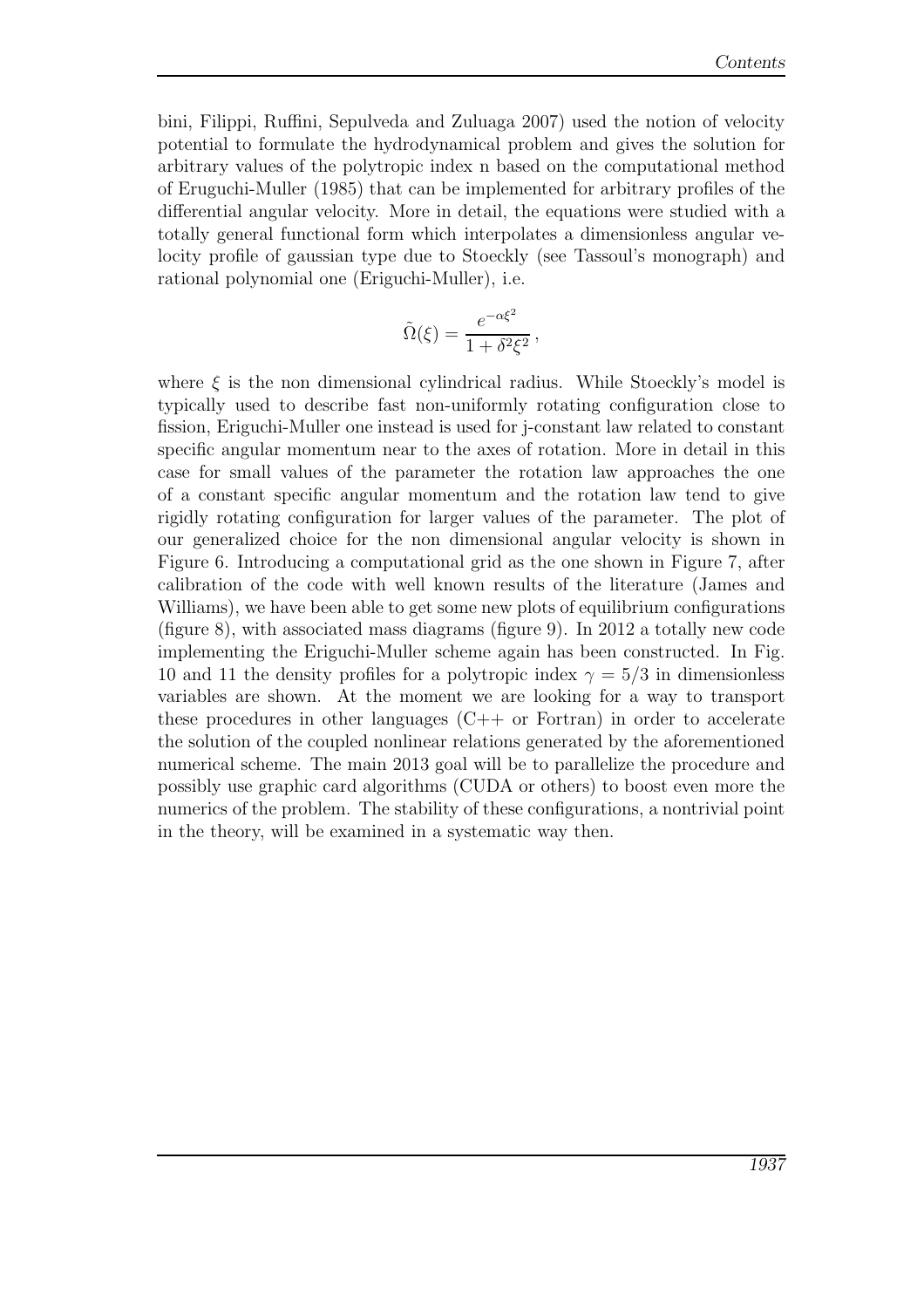

Figure 0.6: Dimensionless angular velocity versus dimensionless equatorial radius for the three models taken into exam.



Figure 0.7: Numerical grid used in simulations.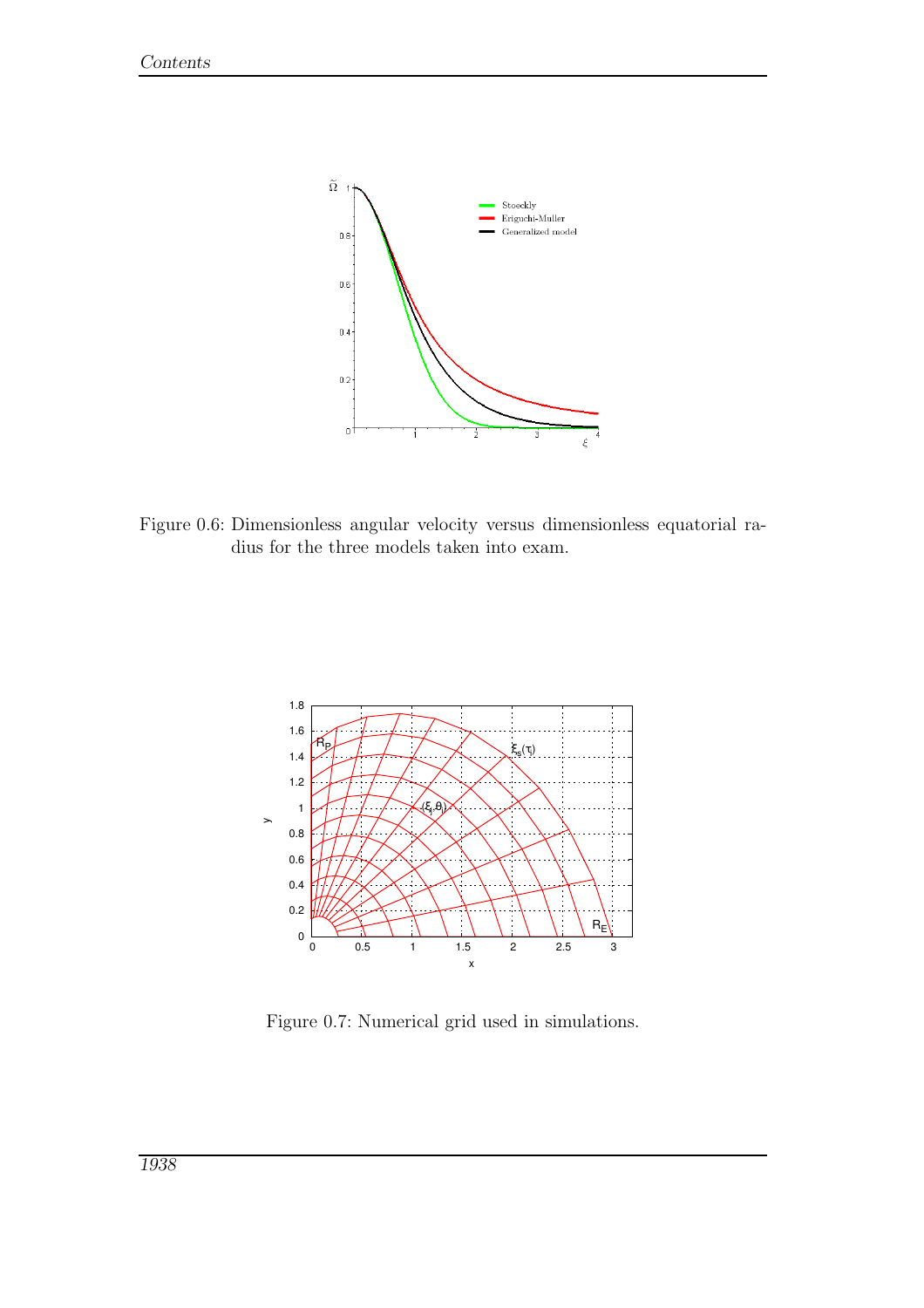

Figure 0.8: Isopicnics for  $n = 1$  with  $\alpha = 0.2$  and  $\delta^2 = 0.3$  for increasing values of the ratio of equatorial and polar radii.



Figure 0.9: Mass Sequence for three values of n in our simulations.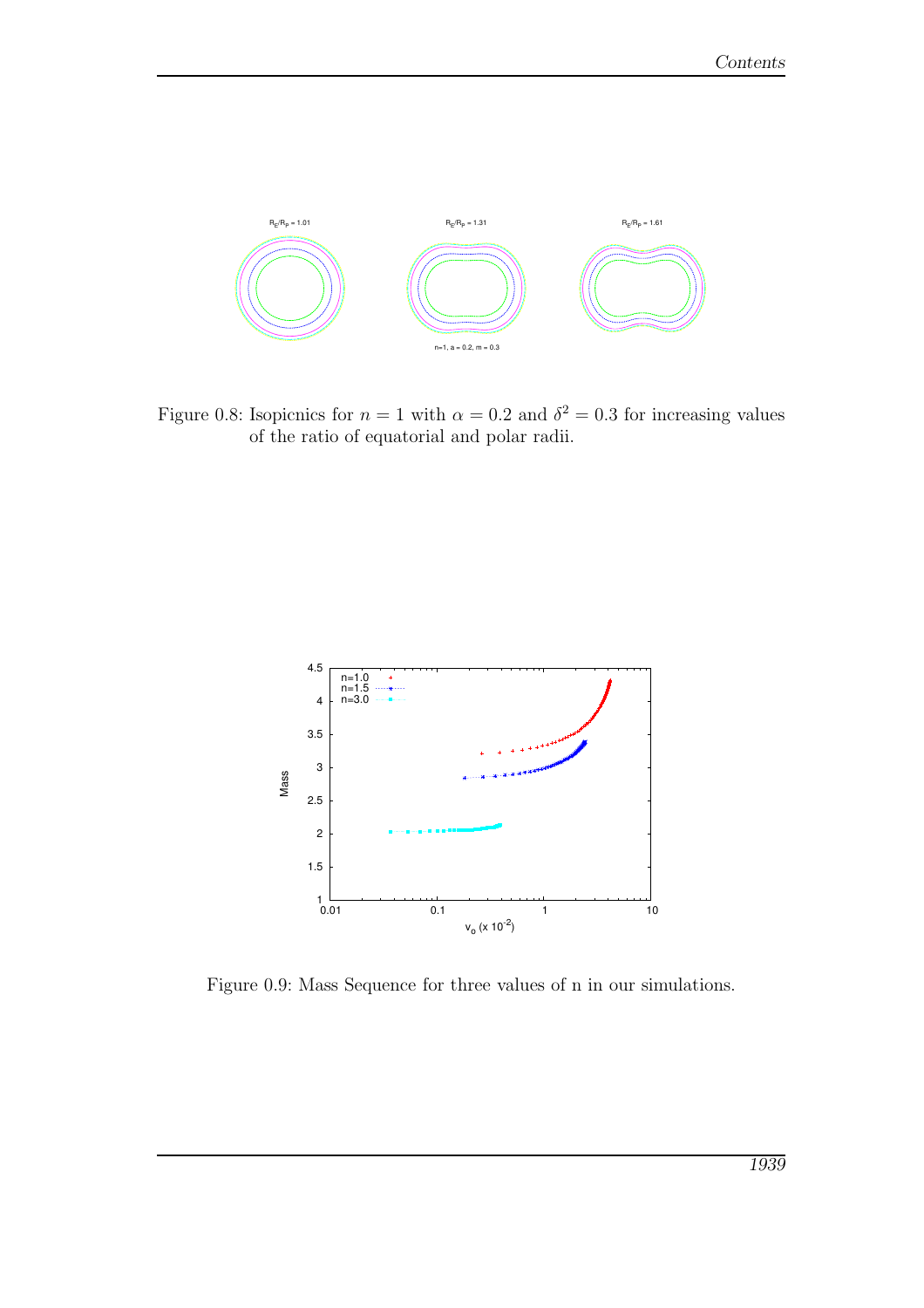

Figure 0.10: 2D density profile of a rotating polytropic star with  $\gamma = 5/3$  in dimensionless variables.

The group activities have been focused also on another interesting line of research of interdisciplinary nature. In recent decades an analogy between General Relativity (GR) and other branches of Physics has been noticed. The central idea is that a number of systems of non relativistic condensed matter physics manifest a mathematical structure similar to the dynamics of fields in a curved manifold. In biology, as an example, it has been hypothesized that stationary scroll wave filaments in cardiac tissue describe a geodesic in a curved space whose metric is represented by the inverse diffusion tensor, with a dynamics close to cosmic strings in a curved universe. In fluid dynamics, in particular, this analogy becomes more striking: given a perfect barotropic and irrotational Newtonian fluid a study for the perturbations of the velocity potential with respect to a background exact solution has been performed. The equations satisfied by the perturbed quantities can be unified in a linear second order hyperbolic equation with non constant coefficients for the velocity potential only, while other quantities like density and pressure can be obtained by differentiation. This wave equation can be rewritten as describing the dynamics of a massless scalar field on a pseudo-Euclidean four dimensional Riemannian manifold. In fact, an induced "effective gravity" in the fluid arises, in which the local speed of sound plays the role of the speed of light in GR. However, while this geometric analogy is quite appealing, finding a relation with experiments is still problematic. All the performed studies in fact, have been essentially linked with superfluid physics experiments, for which viscous contributions can be neglected and perfect fluid approximation is valid, i.e. what Feynman defined as "dry water", although the quantized nature of these systems still poses some formal problems. It is then natural to look for other systems such that the perfect fluid approxima-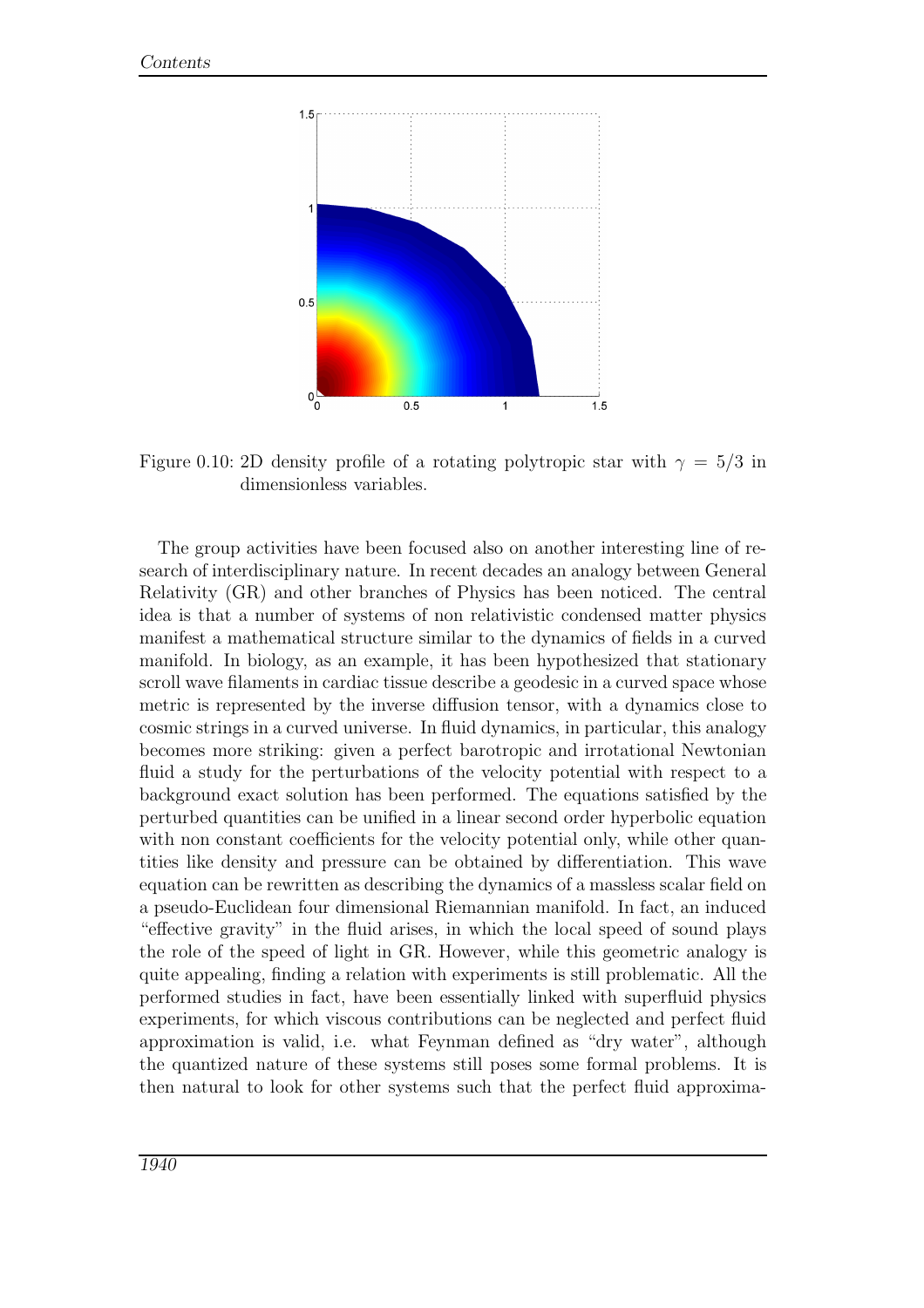

Figure 0.11: 3D view for the density profile of a rotating polytropic star with  $\gamma = 5/3$  in dimensionless variables.

tion is still valid but quantization complications may be neglected, i.e. a purely classical perfect fluid. Self-gravitating classical fluids and gaseous masses, as described by Euler's equations, appear as the best candidates to satisfy this requirement. For these systems however, one must solve a coupled problem of hydrodynamics and gravitation which is absent in acoustic analogy literature. In all the existing studies on analog models in fact, the contribution of gravitational field was assumed to be externally fixed and practically constant, with no back-reaction. On the other hand in the self-gravitating problem, one must take into account the effect of gravitational back-reaction, present both in the exact background solution as well as in its perturbations. This effect of coupled acoustic disturbances which travel at finite speed and the gravitational field which rearranges itself instantaneously has never been analyzed before using analog geometry models and has been examined by ICRA scientists in 2011, focusing in particular on the classical problem of white dwarfs instead of the previously analyzed polytropic cases ([\[38\]](#page-28-0),[\[39\]](#page-28-1),[\[40](#page-28-2)]). We started using standard arguments of quantum statistical mechanics (see Chandrasekhar's classical monograph) and assuming a special relativistic relation between energy and momentum of fermions, we can write

$$
P = Af(x), \qquad \rho = Bx^3 \tag{0.1}
$$

(P here is pressure and  $\rho$  is density) with  $x = x(r)$  a dimensionless variable,  $A = 6.01 \cdot 10^{22}, B = 9.82 \cdot 10^{5} \mu_e$  ( $\mu_e$  represents the electron molecular weight)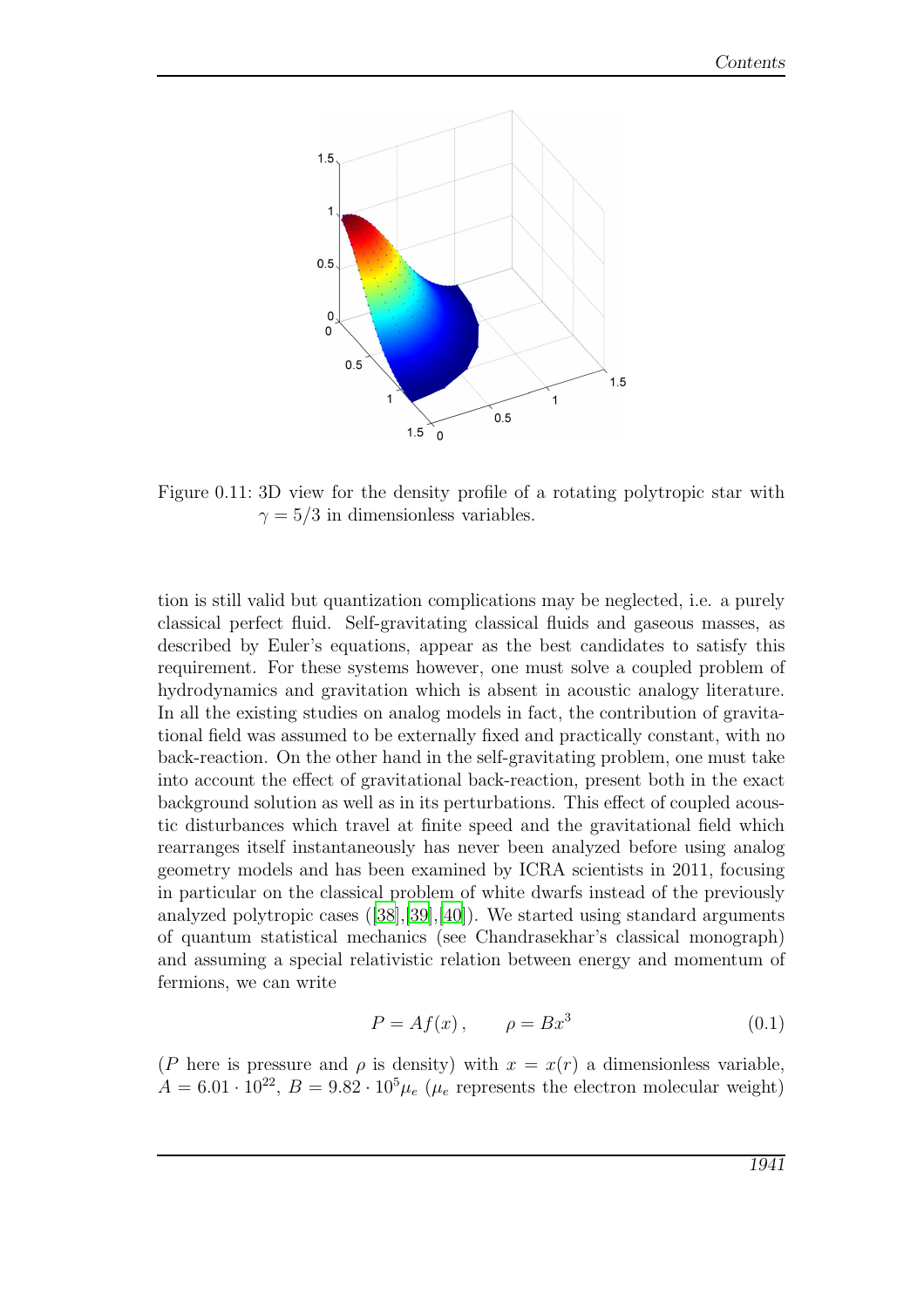and

$$
f(x) = x(2x^{2} - 3)(x^{2} + 1)^{1/2} + 3\sinh^{-1} x.
$$
 (0.2)

Inserting into the equilibrium relation we obtain

$$
\frac{1}{r^2}\frac{d}{dr}\left(r^2\frac{d}{dr}\sqrt{x^2+1}\right) = -\frac{\pi GB^2}{2A}x^3.
$$
\n(0.3)

Introducing then the new variable y such that  $y^2 = x^2 + 1$ , together with  $r = \alpha \eta$ and  $y = y_0 \phi \ (y, \phi, \eta \text{ dimensionless variables})$ , where  $\alpha = 1/(By_0)\sqrt{2A/(\pi G)}$ and  $y_0^2 = x_0^2 + 1$  ( $x_0$  is the value of x at the center of the configuration and similar for  $y$ ) we arrive at the scaled dimensionless differential equation

$$
\frac{1}{\eta^2}\frac{d}{d\eta}\left(\eta^2\frac{d\phi}{d\eta}\right) = -\left(\phi^2 - \frac{1}{y_0^2}\right)^{3/2},\qquad(0.4)
$$

which governs the white dwarf in union with initial conditions  $\phi(0) = 1$  and  $d\phi/d\eta|_{\eta=0} = 0$ . We have derived a novel approximate parametric solution of this equation using Pade' approximants, obtaining then

$$
\phi = \frac{P_4(\eta)}{Q_4(\eta)}.\tag{0.5}
$$

which is the ratio of two biquadratic polynomials  $P_4(\eta)$  and  $Q_4(\eta)$ . We have constructed then the acoustic perturbations linearizing the coupled continuity, Euler's and Poisson equations written in Chebsch's potentials formalism (allowing a non vanishing curl of the velocity). The perturbations can be rewritten as

$$
\nabla^{\mu}\nabla_{\mu}\psi_{1} = \frac{c}{\rho_{0}^{2}} \left[ \nabla \cdot \left( \rho_{0}\vec{\xi}_{1} \right) - \rho_{0} \left( \frac{D^{(0)}}{dt} \right) \left( \frac{\Phi_{1}}{c^{2}} \right) \right],
$$
  
\n
$$
\frac{D^{(0)}\vec{\xi}_{1}}{dt} = \nabla \psi_{1} \times \vec{\omega}_{0} - (\vec{\xi}_{1} \cdot \nabla) \vec{v}_{0},
$$
  
\n
$$
\left[ \nabla^{2} + k_{J}^{2} \right] \Phi_{1} = -k_{J}^{2} \frac{D^{(0)}}{dt} \psi_{1}.
$$
\n(0.6)

with the covariant derivative of the first equation performed adopting the metric tensor and associated inverse given by

$$
g_{\mu\nu} \equiv \frac{\rho_0}{c} \left[ \begin{array}{ccc} -(c^2 - v_0^2) & \vdots & -v_0^j \\ \cdots & \cdots & \cdots & \cdots \\ -v_0^i & \vdots & \delta_{ij} \end{array} \right], \qquad g^{\mu\nu} \equiv \frac{1}{\rho_0 c} \left[ \begin{array}{ccc} -1 & \vdots & -v_0^j \\ \cdots & \cdots & \cdots & \cdots \\ -v_0^i & \vdots & (c^2 \delta^{ij} - v_0^i v_0^j) \end{array} \right].
$$
 (0.7)

Here c stands for local sound speed and quantities with a subscripted zero denote background quantities. These equations have been studied both ana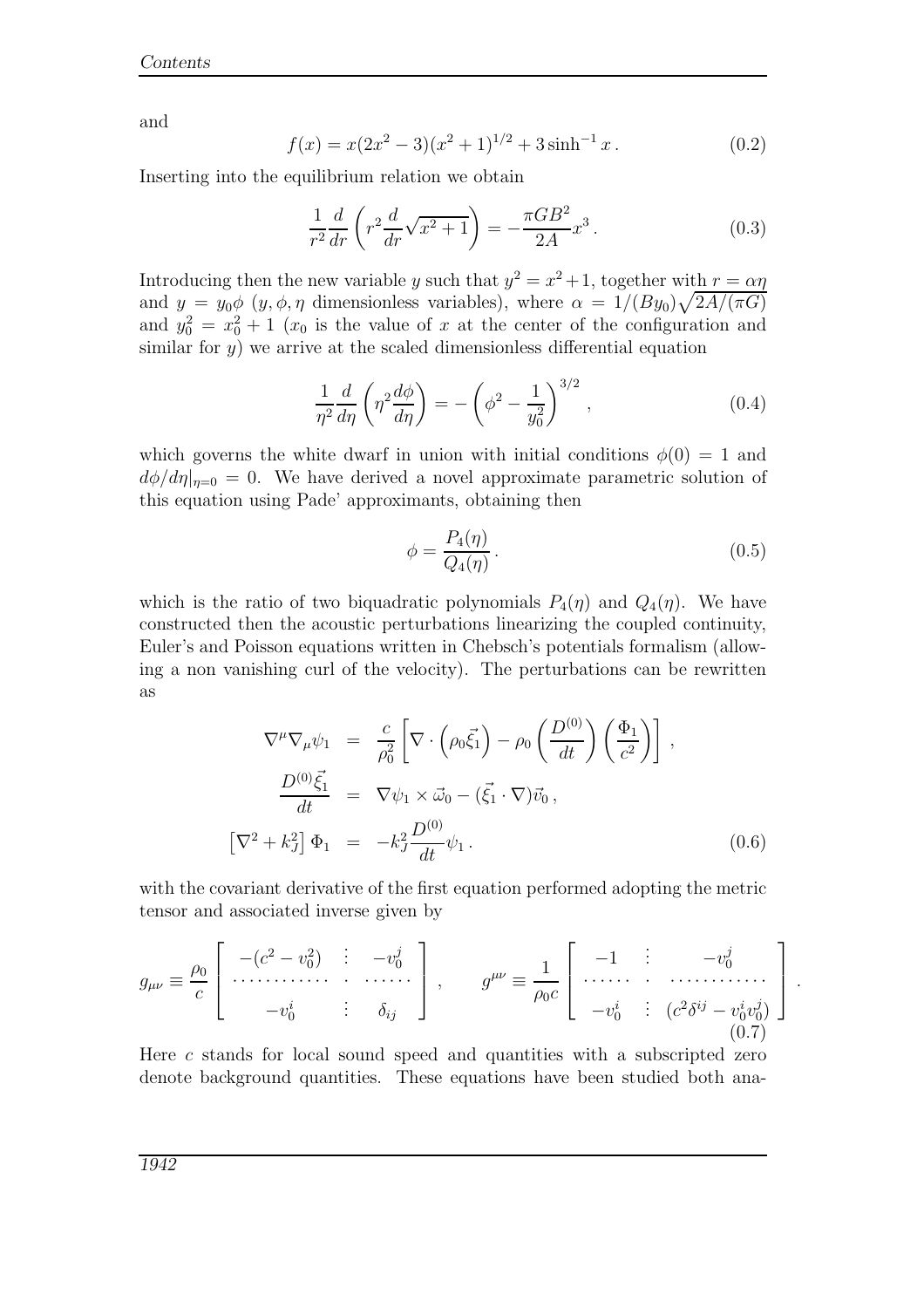lytically and numerically assuming purely radial perturbations and it has been shown that on the stellar surface, where density goes to zero, an infinite curvature is present signalling the break-down of induced geometry formalism there. In another publication[\[41](#page-28-3)] we have studied the analog geometry formalism for standard rotating fluids with sink or source type configurations but assuming compressibility. This study generalizes to compressible cases the draining bathtub configuration, which is a standard solution commonly adopted to study acoustic black/white holes. One starts studying then a time independent configuration in cylindrical coordinates  $(r, \theta, z)$  assuming no t, z and  $\theta$  dependence of functions as well as  $v_z = 0$ . Assuming a purely radial dependence we can write

$$
\rho = \rho(r), \quad p = p(r), \quad v_r = v_r(r) \quad v_\theta = v_\theta(r).
$$
\n(0.8)

Hydrodynamical equations then imply

$$
v_{\theta} = \frac{B}{r}, \quad v_r = \left(\frac{A}{r}\right) \frac{1}{\rho}, \quad A, B \in \mathcal{R}.
$$
 (0.9)

This result leads to an irrotational flow except in the origin where the velocity field is not defined. Choosing  $A > 0$  we have an outgoing flow (a source) while the case  $A < 0$  gives a sink. Moreover the equations give

$$
\frac{A^2}{r^2 \rho^2} \frac{d\rho}{dr} + \frac{A^2}{r^3 \rho} + \frac{\rho B^2}{r^3} - \frac{dp}{dr} = 0.
$$
 (0.10)

In this flow, a supersonic regime occurs where the local Mach number M satisfies

$$
\mathcal{M} \equiv \frac{v}{c_s} > 1, \quad v = \sqrt{v_r^2 + v_\theta^2}, \quad c_s^2 = \frac{dp(\rho)}{d\rho}
$$
(0.11)

where we have introduced the local speed of sound  $c_s$ . The equality  $\mathcal{M} = 1$ must define the sonic point while  $\mathcal{M} < 1$  leads to subsonic flows instead. If no incompressibility constraint is assumed, we must provide an equation of state which in our case will be the polytropic one i.e.  $p = k\rho^{1+\frac{1}{n}}$  with positive real constants  $k$  and  $n$ . The above nonlinear differential equation then has exact solution

$$
k(n+1)\rho^{\frac{1}{n}} + \frac{A^2}{2r^2\rho^2} + \frac{B^2}{2r^2} = C_1
$$
\n(0.12)

where  $C_1$  is a constant of integration. For selected values of the index n (specifically  $n = 1/2, 1, +\infty$  the relation above can be inverted giving the density in terms of radius. In any case all these solutions present a critical radius beyond which the solution becomes complex (the so called limiting circle). Implementing the analog geometry approach just discussed, this minimal radius corresponds 1) to an infinite curvature of the acoustic metric associated 2) for geodesic light rays to a behavior typical of an event horizon (one of the two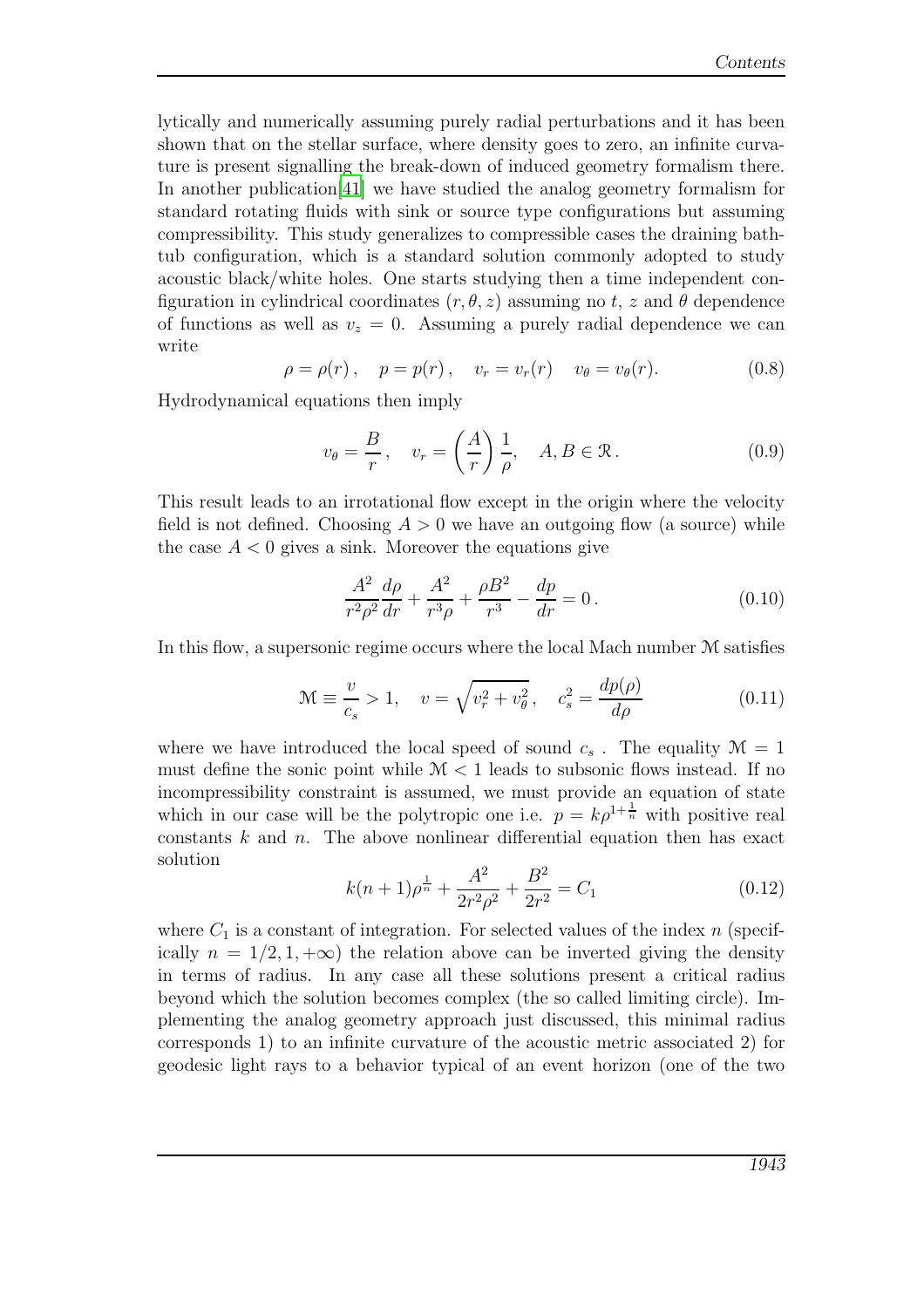characteristic light rays gets an infinite tangent behavior in the  $t - r$  plane) 3) here curvature becomes infinite. These results signal that acoustic geometries more realistic than draining bathtub probably should be adopted in order to have a clear understanding of acoustic black holes. In a third published manuscript[\[42\]](#page-28-4) the existing theory of irrotational acoustic perturbations has been studied through the Analogue Gravity formalism even at nonlinear level through the Von Mises Wave Equation (VME) describing an irrotational, compressible and polytropic classical perfect fluid. The latter, in the simpler  $1 + 1$ case reads

$$
\left(1 - \frac{v_x^2}{c^2}\right) \frac{\partial^2 \Phi}{\partial x^2} - \frac{1}{c^2} \frac{\partial^2 \Phi}{\partial t^2} - 2\frac{v_x}{a^2} \frac{\partial^2 \Phi}{\partial t \partial x} = 0, \tag{0.13}
$$

where  $v_x = \frac{\partial \Phi}{\partial x}$  and  $c^2 = -(\gamma - 1) \left( \frac{\partial \Phi}{\partial t} + \frac{v_x^2}{2} \right)$ . In the relation above  $\Phi$  is the velocity potential, while  $\gamma$  is the polytropic index. First and higher order perturbations of VME are ruled by a four dimensional curved Lorenzian acoustic metric which is formally analogous to General Relativistic problems. In 2012 the group has produced two manuscripts submitted for publications and still under referees' analysis. In the first, it has been shown how to derive the VME starting from a least action principle. Moreover via the Legendre transformation tool, such a nonlinear equation has been completely integrated in the case of a non steady parallel flow dynamics. In the second submitted article instead, the analog gravity formalism has been applied to largely deformable elastic bodies described by the nonlinear theory of solid mechanics. Assuming a nonlinear constitutive relation for the elastic material of Kirchhoff-St Venant type, it has been derived for the perturbations, analogously to the previous hydrodynamics studies, an effective space-time metric when the deformation is purely longitudinal and depends on one spatial coordinate only.

### <span id="page-21-0"></span>0.4 Hamiltonian Dynamical Systems and Galactic Dynamics

#### <span id="page-21-1"></span>0.4.1 Near-integrable dynamics and galactic structures.

The study of self-gravitating stellar systems has provided in several occasions important hints to develop powerful tools of analytical mechanics. We may cite the ideas of Jeans (1929) about the relevance of conserved quantities in describing the phase-space structure of large N-body systems and his introduction of the concept of isolating integral. Later important contribution are those of Hénon  $\&$  Heiles (1964), where a paradigmatic example of non-integrable system derived from a simple galactic model was introduced and of Hori (1966), where the theory of Lie transform was introduced in the field of canonical perturba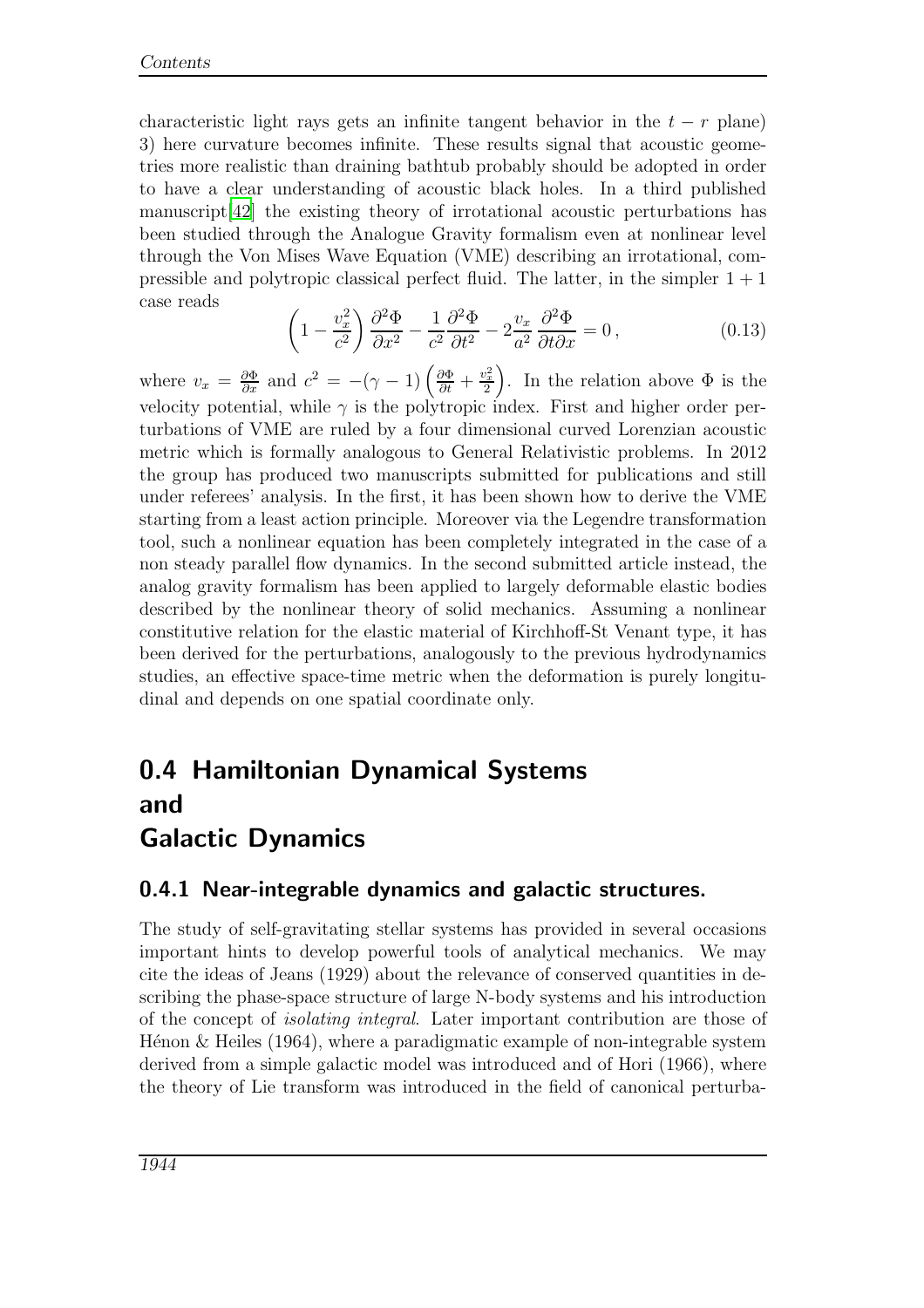tion theory and Hamiltonian normal forms. These and other cues contributed to set up a body of methods and techniques to analyze the near integrable and chaotic regimes of the dynamics of generic non-integrable systems. For a general overview see Boccaletti & Pucacco (Theory of Orbits, Vol. I, 1996; Vol. II, 1999).

On the other side, the payback from analytical mechanics to galactic dynamics has not been as systematic and productive as it could be. The main line of research has been that pursued by Contopoulos (2002) who applied a direct approach to compute approximate forms of effective integrals of motion. The method of Hori (1966), subsequently developed by several other people (Deprit, 1969; Dragt & Finn, 1976; Efthymiopoulos et al. 2004; Finn, 1984; Giorgilli, 2002), has several technical advantages and has gradually become a standard tool in the perturbation theory of Hamiltonian dynamical systems (Boccaletti & Pucacco, 1999). In this respect we have applied the Lie transform method to construct Hamiltonian normal forms of perturbed oscillators and investigate the orbit structure of potentials of interest in galactic dynamics (Belmonte, Boccaletti and Pucacco, 2006, 2007a, 2007b, 2008; Pucacco et al. 2008a, 2008b). The approach allows us to gather several informations concerning the near integrable dynamics below the stochasticity threshold (if any) of the system. Being a completely analytical approach, it has the fundamental value of a complete generality which provides simple recipes to explore the structure of the backbone of phase-space. Exploiting asymptotic properties of the series constructed via the normal form, one can also get quantitative predictions extending the validity of the approach well beyond the radius of convergence of the initial series expansion of the perturbed potential. We have shown how to exploit resonant normal forms to extract information on several aspects of the dynamics of the the logarithmic and the Schwarzschild potential. In particular, using energy and ellipticity as parameters, we have computed the instability thresholds of axial orbits, bifurcation values of low-order boxlets and phase-space fractions pertaining to the families around them. We have also shown how to infer something about the singular limit of the potential.

As in any analytical approach, this method has the virtue of embodying in (more or less) compact formulas simple rules to compute specific properties, giving a general overview of the behavior of the system. In the case in which a non-integrable system has a regular behavior in a large portion of its phase space, a very conservative strategy like the one adopted in our work provides sufficient qualitative and quantitative agreement with other more accurate but less general approaches. In our view, the most relevant limitation of this approach, common to all perturbation methods, comes from the intrinsic structure of the singleresonance normal form. The usual feeling about the problems posed by nonintegrable dynamics is in general grounded on trying to cope with the interaction of (several) resonances. Each normal form is instead able to correctly describe only one resonance at the time. However, we remark that the regular dynamics of a non-integrable system can be imagined as a superposition of very weakly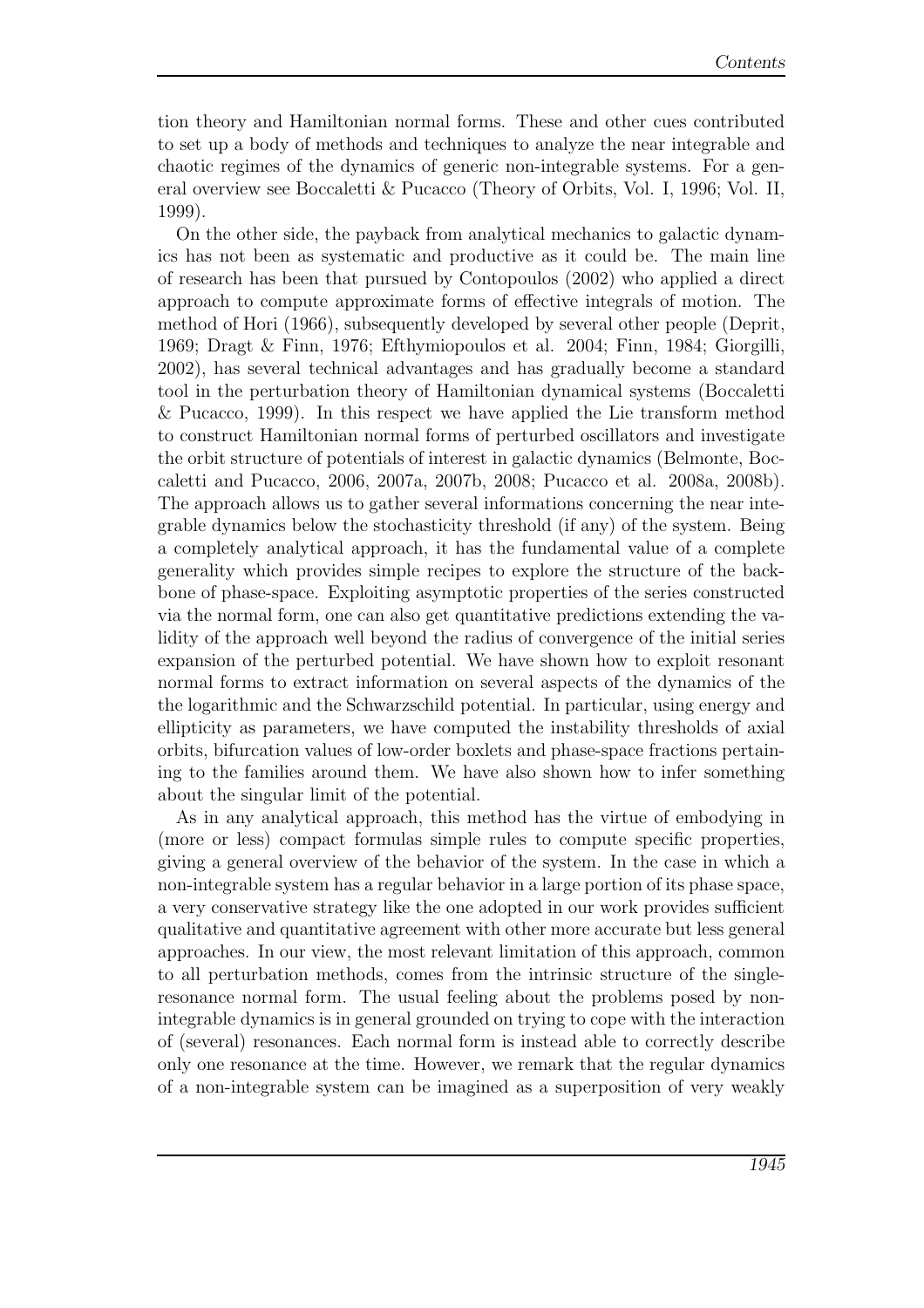interacting resonances. If we are not interested in the thin stochastic layers in the regular regime, each portion of phase space associated with a given resonance has a fairly good alias in the corresponding normal form. An important subject of investigation would therefore be that of including weak interactions in a sort of higher order perturbation theory. For the time being, there are two natural lines of developement of this work: 1. to extend the analysis to cuspy potentials and/or central 'black holes'; 2. to apply this normalization algorithm to three degrees of freedom systems.

Our most recent results concern the investigation of bifurcations of families of periodic orbits ('thin' tubes) in axisymmetric galactic potentials (Pucacco, 2009). We verify that the most relevant bifurcations are due to the (1:1) resonance producing the 'inclined' orbits through two different mechanisms: from the disk orbit and from the 'thin' tube associated to the vertical oscillation. The closest resonances occurring after these are the (4:3) resonance in the oblate case and the (2:1) resonance in the prolate case. The (1:1) resonances are treated in a straightforward way using a 2nd-order truncated normal form. The higherorder resonances are instead cumbersome to investigate, because the normal form has to be truncated to a high degree and the number of terms grows very rapidly. We therefore adopt a further simplification giving analytic formulas for the values of the parameters at which bifurcations ensue and compare them with selected numerical results. Thanks to the asymptotic nature of the series involved, the predictions are reliable well beyond the convergence radius of the original series.

### <span id="page-23-0"></span>0.4.2 Geometric approach to the integrability of Hamiltonian systems

Integrable systems are still very useful benchmarks to understand the properties of general non-integrable systems, not only for their relevance as starting points for perturbation theory. The topology of invariant surfaces in the phase-space of integrable systems can be highly non-trivial and give rise to complex phenomena (high-order resonances, monodromy, etc.) still not completely understood.

We have started our work by investigating quadratic integrals at fixed and arbitrary energy with a unified geometric approach (Rosquist & Pucacco, 1995; Boccaletti & Pucacco, 1997) solving the Killing tensor equations for 2nd-rank Killing tensors on 2-dim. conformally-Euclidean spaces. In Pucacco & Rosquist (2003) these systems have been shown to be endowed of a bi-Hamiltonian structure and in Pucacco & Rosquist (2004) a class of systems separable at fixed energy has been shown to be non-integrable in Poincaré sense. The case of cubic and quartic integrals of motion, respectively associated to 3rd and 4th-rank Killing tensors, has been investigated in Karlovini & Rosquist (2000) and in Karlovini, Pucacco, Rosquist and Samuelsson (2002). In Pucacco (2004) and Pucacco & Rosquist (2005a) we have obtained new classes of integrable Hamil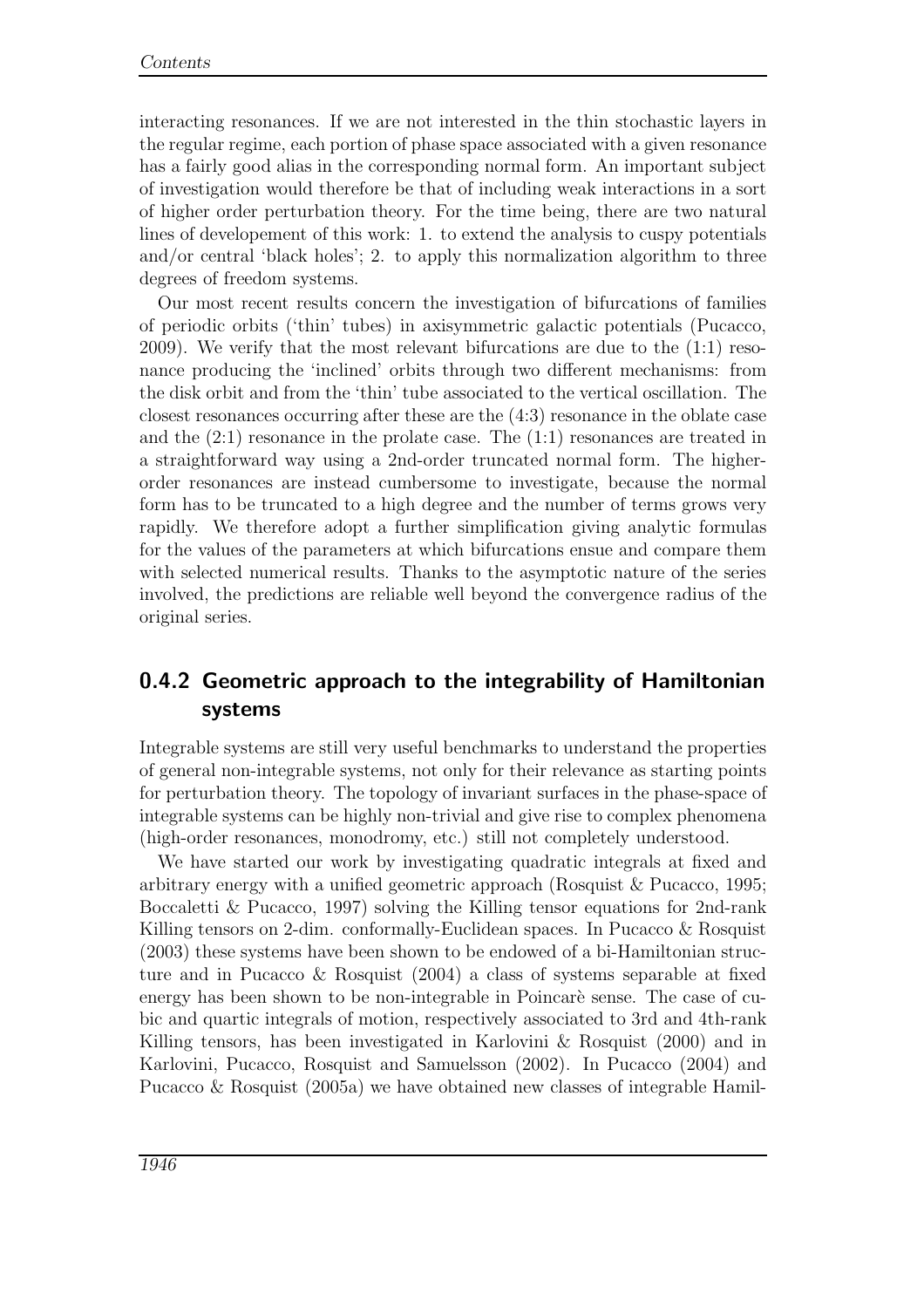tonian system with vector potentials and in Pucacco & Rosquist (2005b) we have provided a general treatment of weakly integrable systems.

Recently, Pucacco & Rosquist (2007, 2009), we have presented the theory of separability over 2-dimensional pseudo-Riemannian manifolds  $(4+1)$ " separable metrics) by classifying all possible separability structures and providing some non-trivial examples of the additional kinds that appear in the case with indefinite signature of the metric (Pucacco & Rosquist, 2009).

We plan to investigate the existence of higher-order polynomial integrals on general compact surfaces with the topology of the sphere and the torus and to apply the results about pseudo-Riemannian systems to treat integrable timedependent Hamiltonian systems. We are also working on the general integrability conditions that a system must obey in order to be endowed with one or more integral of motion in a certain polynomial class.

#### <span id="page-24-0"></span>0.4.3 Local dynamics in the expanding universe

The question of whether or not the expansion of the universe may have an influence on the dynamics of local systems such as galaxies has been a topic of debate almost since Einstein presented his theory of general relativity. In this project, we are exploiting a new approach to the problem in which the geometry of the universe appears as a perturbation of the flat metric at the position of the local system.

More specifically, to analyze how the universe influences the dynamics of a local system we take the position of an observer who is comoving with the universe. The local system is assumed to be a test system with respect to the universe. That is, the metric of the universe is to be regarded as a background for the local system. For an arbitrary local system, it has been very difficult to treat this problem exactly. However, there is one case which is known to be amenable to an exact treatment. This is the case of an electromagnetic system for which there is a well-known covariant formulation. The motion is then determined by the Lorentz force equation expressed on a curved background. This system was analyzed by Bonnor for a Bohr hydrogen type system. He came to the conclusion that a circular orbit expands during one revolution, but that the size of the effect is negligible compared to the Hubble expansion. According to our analysis, Bonnor's result should be modified. In fact, the effect turns out be the opposite, nameley that orbits are contracting rather than expanding. The physical reason behind this behavior is that the expansion of the universe leads to a loss of energy. The energy loss is formally analogous to a frictional dissipation. In technical terms, it is the absence of a timelike Killing symmetry which is responsible for the energy loss. Although the relation between energy conservation and time translation symmetry is well-known, that relation has previously received little attention in the cosmological context.

Using the electromagnetic interaction as a model, we have shown that is in fact possible to treat also other types of interaction in a similar way, in particular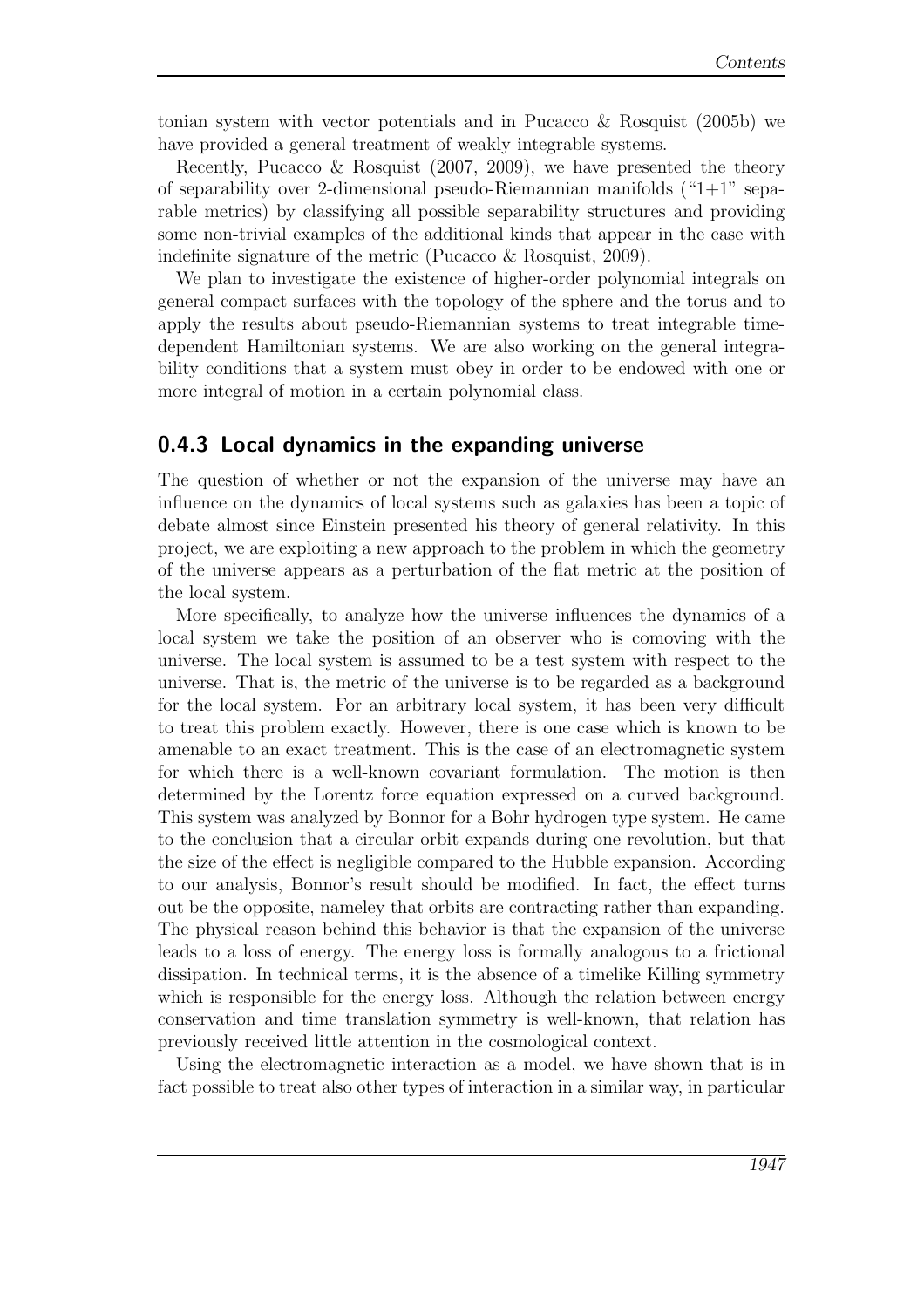keeping full covariance. Our plan is to use this result to analyze in detail how orbits in different potentials are affected by the expansion of the universe. Of particular interest in this regard is to apply the method to realistic galactic potentials. Our preliminary work indicates that typical orbits will spiral inwards towards an inner limiting radius. In the coming year we intend to investigate what this behavior means for the galactic rotation curves.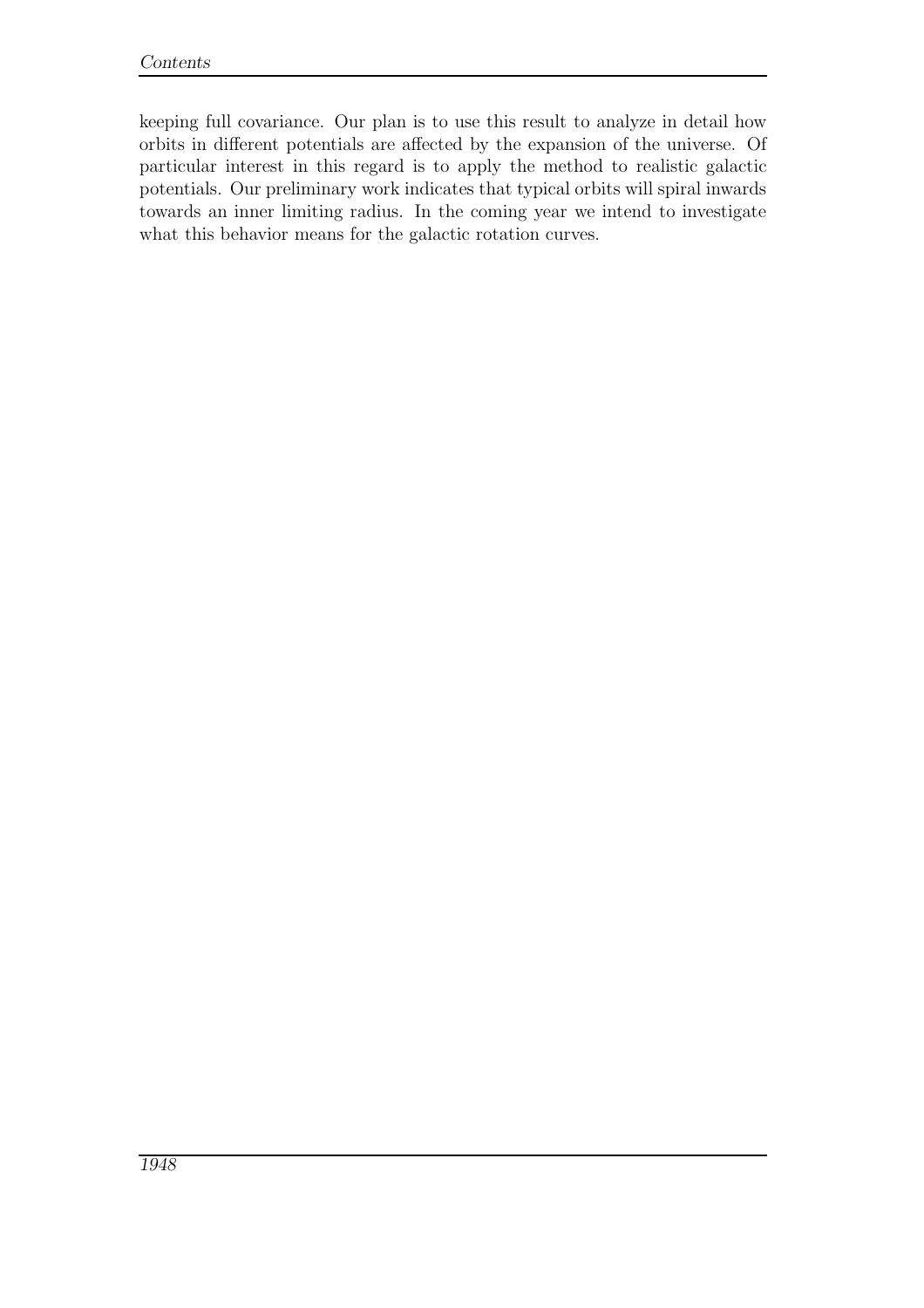# <span id="page-26-0"></span>Bibliography

- [1] Chandrasekhar, S, Ellipsoidal Figures of Equilibrium, 2nd ed. Dover, New York, (1987).
- [2] Binney, J.J., Davies, R.L., Illingworth, G.D. , ApJ, 361,78 (1990).
- [3] Dive, P. , Rotations Internes des Astres Fluides (Paris:Blanchard)(1930).
- [4] Goldstein, H.. Classical Mechanics, New York : Addison Wesley,(1980).
- [5] Hamy, M. 1887, Etude sur la figure des Corpes Celestes (thesis, Ann. Obs. Paris , Memories, 19) (1889).
- [6] F. Pacheco, G. Pucacco, and R. Ruffini, Astron. Astrophys. 161, 39 ,(1986) (Paper I).
- [7] F. Pacheco, G. Pucacco, and R. Ruffini, Proc 4th Marcel Grossmann Meeting, ed R. Ruffini, et al. (Amsterdam : North Holland), 1511 (1986) (Paper II).
- [8] G. Busarello, S. Filippi, and R. Ruffini, Astron. Astrophys. 197, 39 , (1988) (Paper III).
- [9] F. Pacheco, G. Pucacco, and R. Ruffini, and Sebastiani, G.Astron. Astrophys. 210, 42 ,(1986) (Paper IV).
- [10] G. Busarello, S. Filippi, and R. Ruffini, Astron. Astrophys. 213, 80 ,(1989) (Paper V).
- [11] G. Busarello, S. Filippi, and R. Ruffini, Astron. Astrophys. 227, 30 ,(1990) (Paper VI).
- [12] S. Filippi, R. Ruffini, and A. Sepulveda, Astron. Astrophys. 231, 30 ,(1990) (Paper VII).
- [13] S. Filippi, R. Ruffini, and A. Sepulveda, Astron. Astrophys. 246, 59 ,(1991) (Paper VIII).
- [14] S. Filippi, R. Ruffini, and A. Sepulveda, Astrophys. J. 460, 762,. (1996) (Paper IX)
- [15] J. R. Ipser and R. A. Managan, Astrophys. J. 250, 362 (1981).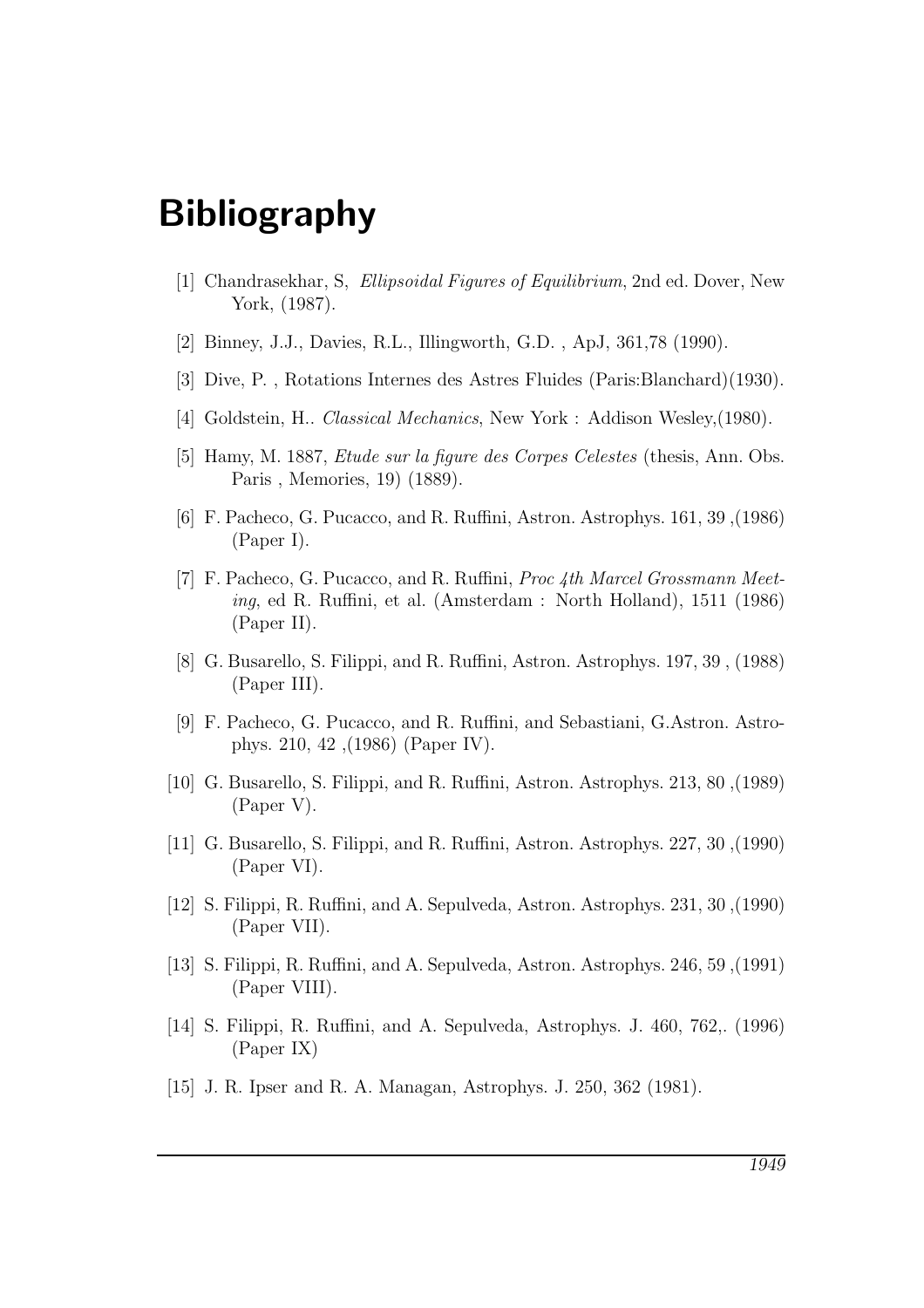- [16] P. O. Vandervoort and D. E. Welty, Astrophys. J. 263, 654. (1989.
- [17] Y. Eriguchi and I. Hachisu, Astron. Astrophys. 142, 256 (1985).
- [18] D. Lai, F. A. Rasio, and S. L. Shapiro, Astrophys. J., Suppl. Ser. 88, 205 (1993).
- [19] K. Uryu and Y. Eriguchi, Mon. Not. R. Astron. Soc. 282, 653 (1996).
- [20] K. Taniguchi and T. Nakamura, Phys. Rev. Lett. 84, 581 (2000).
- [21] Y. Eriguchi, I. Hachisu, and K. Nomoto, Mon. Not. R. Astron. Soc. 266, 179 (1994).
- [22] T. Nozawa, N. Stergioulas, E. Gourgoulhon, and Y. Eriguchi, Astron. Astrophys., Suppl. Ser. 132, 431 (1998).
- [23] P. Marronetti, G. J. Mathews, and J. R. Wilson, Phys. Rev. D 60, 087301 (1999).
- [24] S. Bonazzola, E. Gourgoulhon, and J.-A. Marck, Phys. Rev. Lett. 82, 892 (1999).
- [25] J. R. Ipser and R. A. Managan, Astrophys. J. 292, 517 (1985).
- [26] P. M. Morse and H. Feshbach, Methods of Theoretical Physics, McGraw-Hill, New York, (1953).
- [27] A. Toomre, Astrophys. J. 138, 385 (1963).
- [28] J. Binney and S. Tremaine, Galactic Dynamics,Princeton University Press, Princeton, NJ, (1987).
- [29] J. E. Cazes and J. E. Tohline, Astrophys. J. 532, 1051. (2000).
- [30] Weigand, R. , Astron. Astrophys. 82,177, (1980).
- [31] S. Filippi, R. Ruffini, and A. Sepulveda, Phys. Rev. 65, 044019 ,(2002) (Paper X)
- [32] Eriguchi, Y. and Muller, E., Astron. Astrophys. 146,260 (1985)
- [33] Tassoul JL.Theory of Rotating Stars, Princeton University Press (1978)
- [34] Williams P.S., Astrophysics and Space Science, 143, 349(1988).
- [35] James R.A., Astrophys.. J. 140, 552 .(1964).
- [36] Stoeckly, R., Astrophys. J., 142, 208 (1965).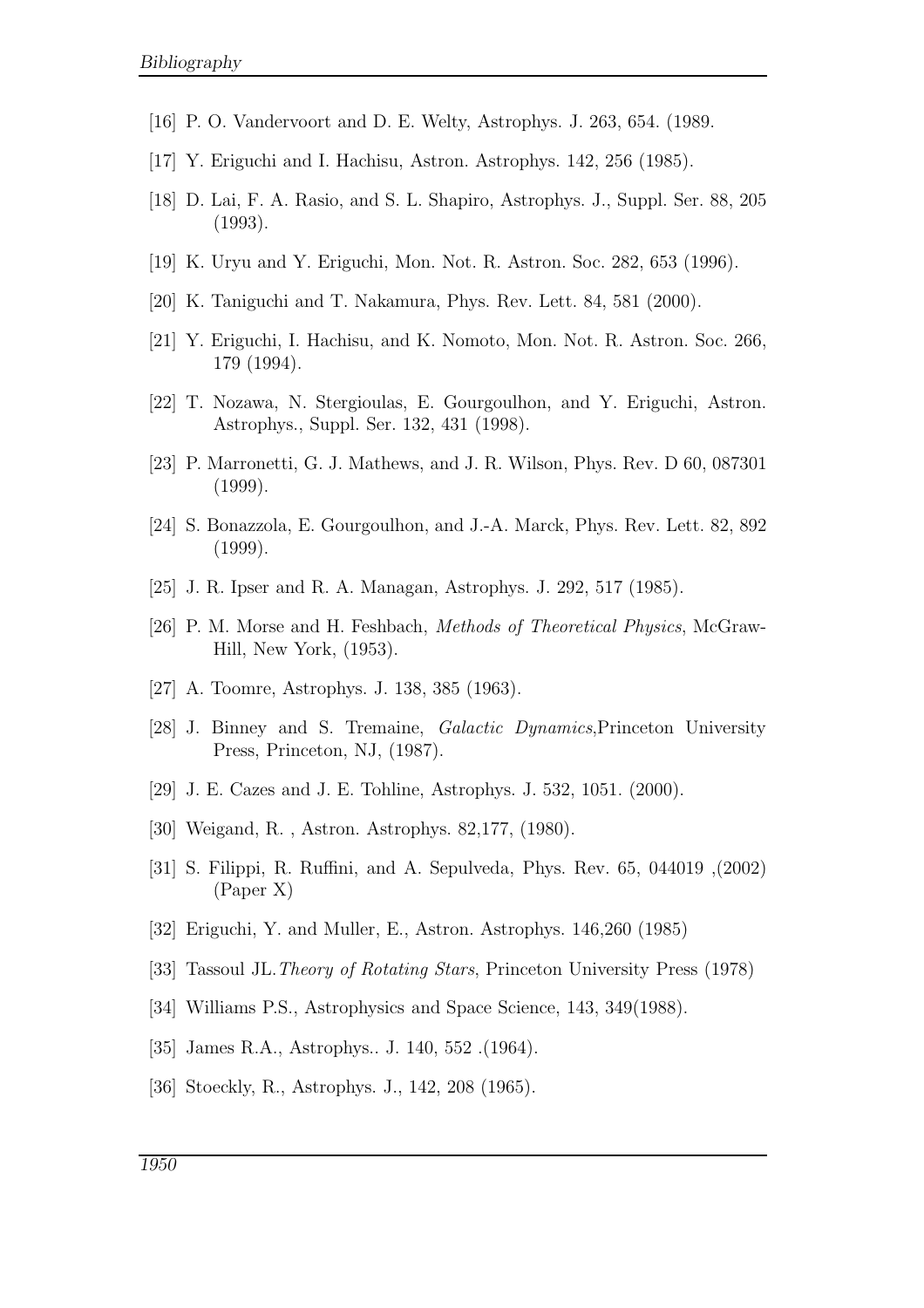- [37] Cherubini C. Filippi S., Ruffini R., Sepulveda A. and Zuluaga J. (in preparation 2007).
- <span id="page-28-0"></span>[38] Bini D., Cherubini C. and Filippi S., *Phys. Rev. D* **78**, 064024 (2008).
- <span id="page-28-1"></span>[39] Bini D., Cherubini C. and Filippi S., Phys. Rev. D 82, 044005 (2010).
- <span id="page-28-2"></span>[40] Bini D., Cherubini C. and Filippi S., *Phys. Rev. D* 83, , 064039 (2011).
- <span id="page-28-3"></span>[41] Cherubini C. and Filippi S., *Phys. Rev. D* **84**, 84, 084027 (2011).
- <span id="page-28-4"></span>[42] Cherubini C. and Filippi S., *Phys. Rev. D* **84**, 84, 124010 (2011).
- [42] Belmonte, C. Boccaletti, D. Pucacco, G. (2006) Stability of axial orbits in galactic potentials, Celestial Mechanics and Dynamical Astronomy, 95, 101.
- [42] Belmonte, C. Boccaletti, D. Pucacco, G. (2007a) Approximate First Integrals for a Model of Galactic Potential with the Method of Lie Transform Normalization, Qualitative Theory of Dynamical Systems, E. Perez-Chavela and J. Xia editors.
- [42] Belmonte, C. Boccaletti, D. Pucacco, G. (2007b) On the orbit structure of the logarithmic potential, The Astrophysical Journal, 669, 202.
- [42] Boccaletti, D. & Pucacco, G. (1996) Theory of Orbits, Vol. 1: Integrable Systems and Non-Perturbative Methods, Springer-Verlag, Berlin.
- [42] Pucacco, G. Boccaletti, D. Belmonte, C. (2008a), Quantitative predictions with detuned normal forms, Celestial Mechanics and Dynamical Astronomy, 102, 163–176, DOI 10.1007/s10569-008-9141-x.
- [42] Pucacco, G. Boccaletti, D. Belmonte, C. (2008b), Periodic orbits in the logarithmic potential, Astronomy & Astrophysics, 489, 1055–1063.
- [42] Belmonte, C. Boccaletti, D. Pucacco, G. (2008), Approximate First Integrals for a Model of Galactic Potential with the Method of Lie Transform Normalization, Qualitative Theory of Dynamical Systems, 7, 43– 71.
- [42] Pucacco, G. (2009), Resonances and bifurcations in axisymmetric scalefree potentials, Monthly Notices of the Royal Astronomical Society, DOI: 10. 1111 / j.1365-2966.2009.15284.x.
- [42] Rosquist, K. & Pucacco, G. (1995) Invariants at fixed and arbitrary energy. A unified geometric approach, Journal of Physics A: Math. Gen., 28, 3235.